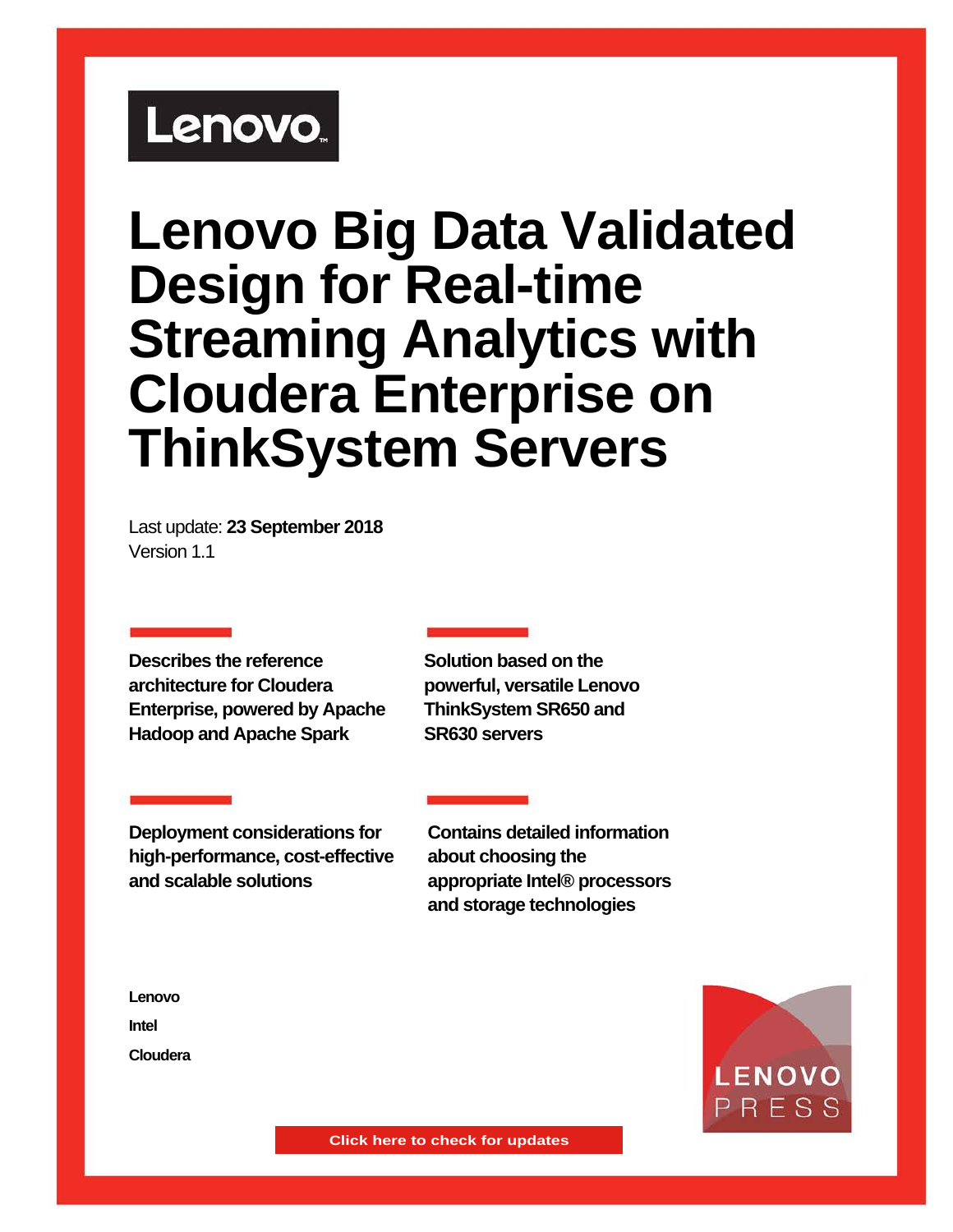# **Table of Contents**

| 1            |                                                  |                                                                                  |    |
|--------------|--------------------------------------------------|----------------------------------------------------------------------------------|----|
| $\mathbf{2}$ |                                                  |                                                                                  |    |
|              | 2.1                                              |                                                                                  |    |
|              | 2.2                                              |                                                                                  |    |
| 3            |                                                  |                                                                                  |    |
|              | 3.1                                              |                                                                                  |    |
|              | 3.2                                              |                                                                                  |    |
| 4            |                                                  |                                                                                  |    |
| 5            |                                                  |                                                                                  |    |
|              | 5.1                                              |                                                                                  |    |
|              | 5.2<br>5.2.1<br>5.2.2                            |                                                                                  |    |
|              | 5.2.3<br>5.2.4                                   |                                                                                  |    |
|              | 5.3                                              |                                                                                  |    |
|              | 5.4<br>5.4.1<br>5.4.2                            |                                                                                  |    |
| 6            |                                                  |                                                                                  | 16 |
|              | 6.1                                              |                                                                                  |    |
|              | 6.2<br>6.2.1<br>6.2.2<br>6.2.3<br>6.2.4<br>6.2.5 |                                                                                  |    |
|              | 6.3                                              |                                                                                  |    |
|              | 6.3.1<br>$\overline{2}$                          | Lenovo Big Data Validated Design for Real-time Streaming Analytics with Cloudera |    |

**Enterprise on ThinkSystem Servers**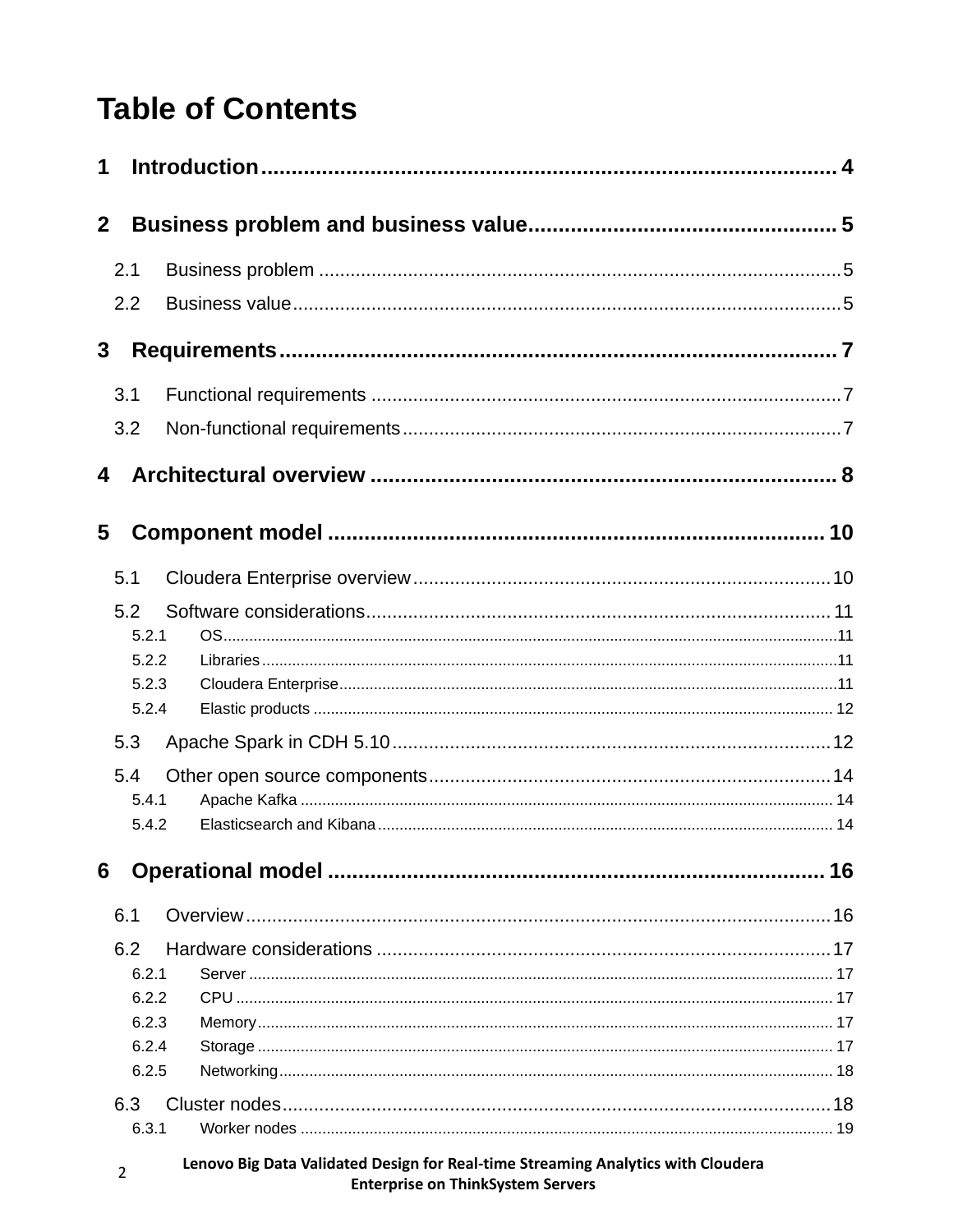|     | 6.3.2 |    |
|-----|-------|----|
| 7   |       |    |
| 7.1 |       |    |
|     | 7.1.1 |    |
|     | 7.1.2 |    |
|     | 7.1.3 |    |
|     | 7.1.4 |    |
| 7.2 |       |    |
|     | 7.2.1 |    |
|     | 7.2.2 |    |
|     | 7.2.3 |    |
|     | 7.2.4 |    |
|     | 7.2.5 |    |
| 7.3 |       |    |
|     | 7.3.1 |    |
|     | 7.3.2 |    |
| 7.4 |       |    |
| 7.5 |       |    |
|     | 7.5.1 |    |
|     | 7.5.2 |    |
| 8   |       |    |
| 9   |       |    |
|     |       | 31 |
|     |       | 32 |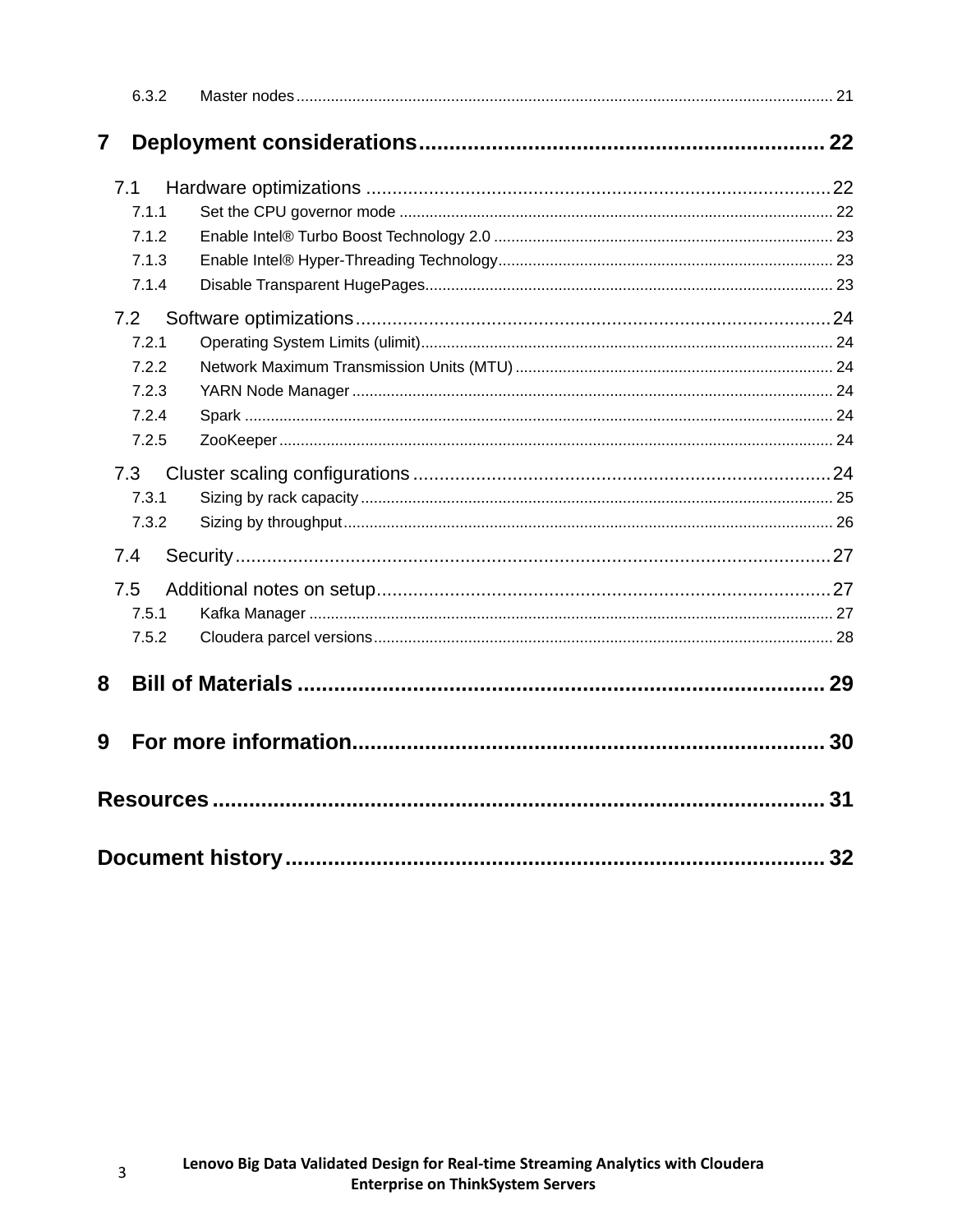# <span id="page-3-0"></span>**1 Introduction**

This document describes a real-time streaming reference architecture for Cloudera Enterprise on Lenovo ThinkSystem servers with locally attached storage. It provides a predefined and optimized hardware infrastructure for the Cloudera Enterprise, a distribution of Apache Hadoop and Apache Spark with enterpriseready capabilities from Cloudera. The reference architecture provides the planning, design considerations, and best practices for implementing a real-time streaming Cloudera Enterprise solution with Lenovo products. For complete reference architecture details, refer to the [Lenovo Big Data Validated Design for Cloudera](https://lenovopress.com/lp0776.pdf)  [Enterprise and VMware.](https://lenovopress.com/lp0776.pdf)

Lenovo, Intel, and Cloudera worked together on this document, and the reference architecture that is described herein was validated by Lenovo and Intel.

Hadoop is an open source software framework that is used to reliably manage large volumes of structured and unstructured data. Cloudera expands and enhances this technology to provide real-time streaming analytics capabilities that also meet enterprise demands such as management, security, governance, and analytics. The Intel® Optane™ Solid State Drive (SSD) helps eliminate storage bottlenecks and allows bigger, more affordable data sets. It can accelerate applications, reduce transaction costs for latency-sensitive workloads, and improve overall data center TCO. Intel® Optane™ technology is fast, inexpensive, and nonvolatile, and can maximize processor utilization. Cloudera Enterprise, deployed on Lenovo ThinkSystem servers with Lenovo networking components, provides superior performance, reliability, and scalability. The reference architecture supports entry through high-end configurations and the ability to easily scale as the use of big data and real-time analytics grows.

The intended audiences for this reference architecture include IT professionals, technical architects, sales engineers, and consultants to assist in planning, designing, and implementing the big data solution with Lenovo hardware. It is assumed that you are familiar with Hadoop components and capabilities. For more information about Hadoop, see "Resources" on page [31.](#page-30-0)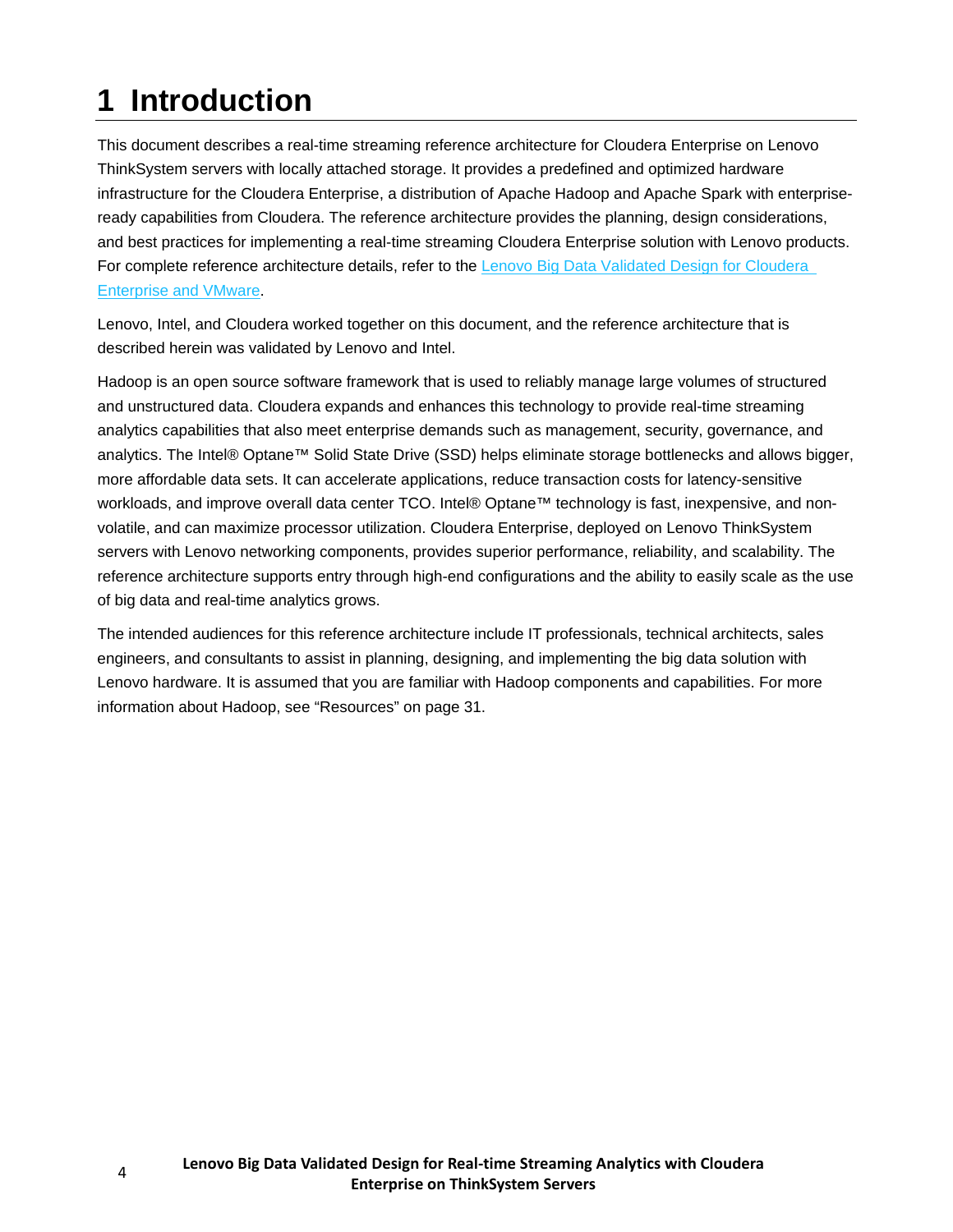# <span id="page-4-0"></span>**2 Business problem and business value**

This section describes the business challenges associated with real-time streaming environments and the value offered by the Cloudera solution that uses Lenovo hardware powered by Intel® processors.

## <span id="page-4-1"></span>**2.1 Business problem**

The world is predicted to generate more than 40 million TB of data by 2020. This data comes from everywhere in a constant stream, from sensors that are used to gather climate information, posts to social media sites, digital pictures and videos, purchase transaction records, and cell phone global positioning system (GPS) signals. It is big data, and it never stops flowing. Traditionally, decisions were made based on reports of monthly data roll-ups, and this approach still serves well for historical and archived data where time is not a crucial factor. But for time-sensitive data, answers must be delivered within seconds to be of great value for organizations.

To stay competitive, enterprises must deploy real-time streaming machine-learning applications in their data centers. When analyzed in the right context, data streams from financial markets, mobile devices, the Internet of Things (IoT), clickstreams, business transactions, and other sources can provide hidden value and insights.

It can be challenging, however, to set up an easy-to-deploy data storage and processing infrastructure that can deliver the promised value in a very short amount of time. Spending months hiring dozens of skilled engineers to piece together a data management environment is very costly and often leads to frustration from unrealized goals. Furthermore, the data processing infrastructure needs to be easily scalable in addition to achieving desired performance and reliability objectives.

## <span id="page-4-2"></span>**2.2 Business value**

Ninety-one [percent of CIOs](http://www.cioinsight.com/it-management/innovation/slideshows/how-real-time-data-boosts-the-bottom-line.html) say streaming data analytics can positively impact their company's bottom line. Using the real-time streaming analytics reference architecture, an overview of which is shown in Figure 1, enterprises can expect the following benefits:

- Fast insights and decision making
- The ability to quickly and effectively respond to constantly changing business conditions
- Enhanced regulatory compliance

This reference architecture can be used across several enterprise use cases:

- Serve real-time data at scale by injecting real-time data and analysis into decision points across the organization:
	- o High concurrency and low latency ensure all users can access data
	- o Cloudera search enables data access across the organization
	- o Data-based applications distribute custom, easy-to-digest information
- Perform predictive modelling to combine real-time data with vast historical data to better anticipate future events:
	- o Increase conversion rate of cross-sell and upsell opportunities
	- o Better predict creditworthiness and lifetime customer value
	- o IoT: Perform predictive maintenance to reduce downtime costs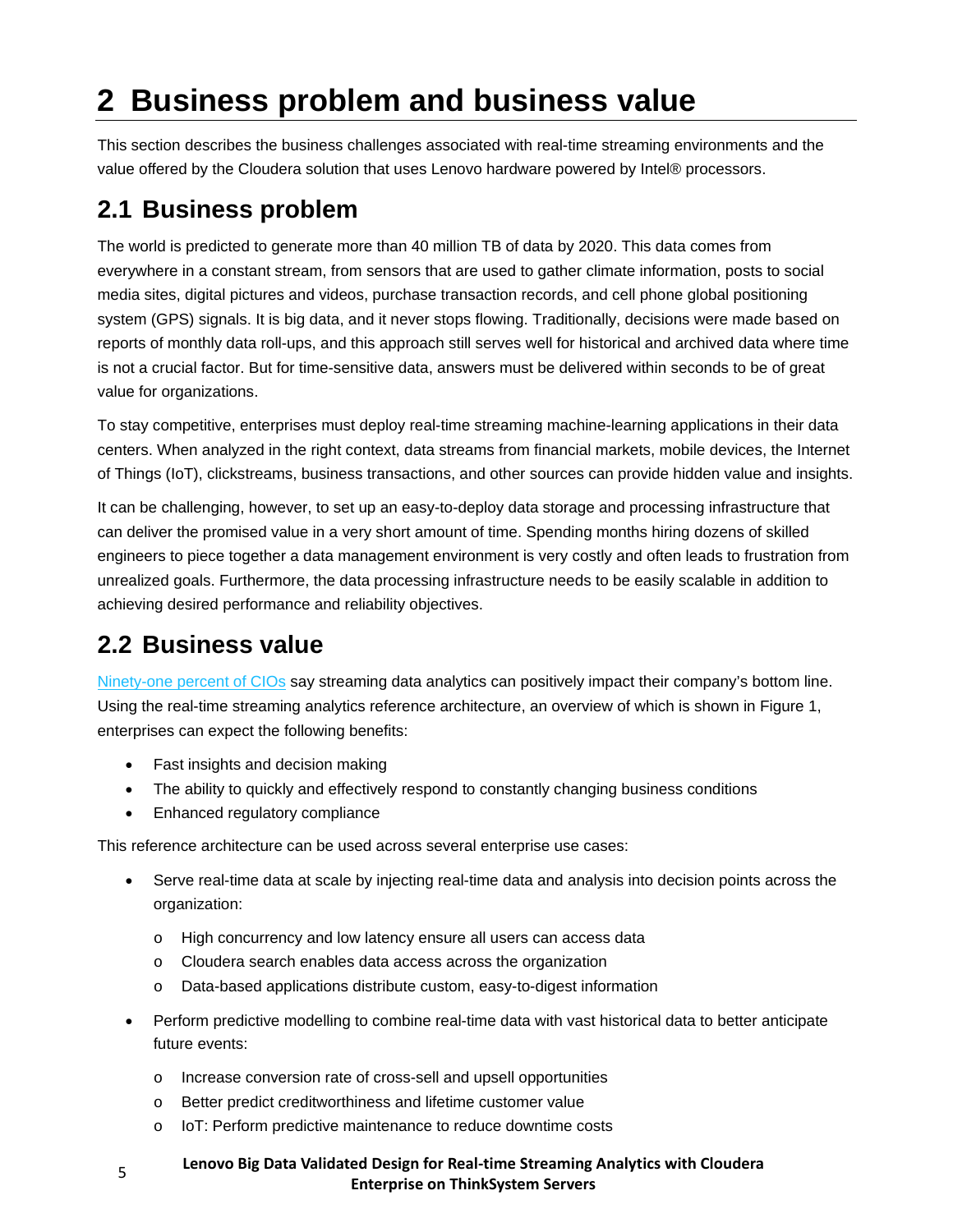- Execute monitoring and detection to protect the enterprise network and data by identifying patterns in large network data sets:
	- o Decrease network downtime via predictive maintenance enabled by active collection and monitoring of network data
	- o Identify advanced persistent threats (APTs) via data collection and anomaly analysis
	- o Work with advanced cybersecurity technologies such as [Apache Spot](http://blog.cloudera.com/blog/2016/09/spot-fighting-cyber-threats-via-an-open-data-model/)

For additional references, analytics capabilities, and use case content, refer to [Cloudera's web site.](https://www.cloudera.com/products/operational-db.html)

#### Find Insights Faster with Real-Time Streaming Analytics and Machine Learning

#### Data Ingestion and **Storage**

- Data ingestion from
- source streams
- Feature extraction
- and creation
- Training data storage
- Generation • Classification model training

**ETL and Model** 

- Cross-validation and model selection
- Model storage, deployment, and archival

#### **Real-Time Streaming** Analytics • Real-time stream

- processing
- Fraudulent transaction prediction
- Online clustering

*Figure 1*. Intel, Lenovo, and Cloudera have collaborated to create a real-time streaming architecture that uses machine learning to turn raw data into deep business insights.

Real-time streaming analysis benefits a broad set of industries:

- The healthcare industry is rapidly turning to big data, machine learning, and real-time analytics to monitor patient safety, personalize patient results, and assess clinical risk as well as reduce patient readmission—all of which improve organizational efficiency and patient experience.
- The transportation industry faces rapid changes. Autonomous vehicles, advanced driver assistance systems, and the IoT are exponentially increasing transportation data set volumes. Plus, more of the population is moving to urban areas, increasing traffic density. Real-time data streaming coming from edge devices can help predict speed, travel times, and best routes, and manage traffic density.
- Retailers with stores located worldwide as well as an online presence struggle with real-time inventory tracking. Real-time streaming analytics based on a central scalable repository can improve operational efficiency, drive higher sale volumes, identify trend insights, and enhance customer satisfaction.
- Call center logs can act as a central input to predict customer churn. These logs can include data from sensors, online interactions, interactive voice response systems, and IT support systems. By streaming this data into a data lake, enterprises can create models for churn prediction as well as derive insights into customer metrics and incidents.
- Cybersecurity is among the most critical threats facing enterprises, with increasingly sophisticated hackers continuously seeking vulnerabilities they can use to steal data. Tools such as Apache Spot can help expedite threat detection with machine-learning models that perform streaming analysis of network flows, DNS data, proxies, and so on.
- Financial transactions represent a continuous stream of data from several sources. Real-time streaming analytics can aggregate this data to improve business health and reveal insights. In addition, previous transactional data can be used to train machine-learning models to predict fraudulent transactions.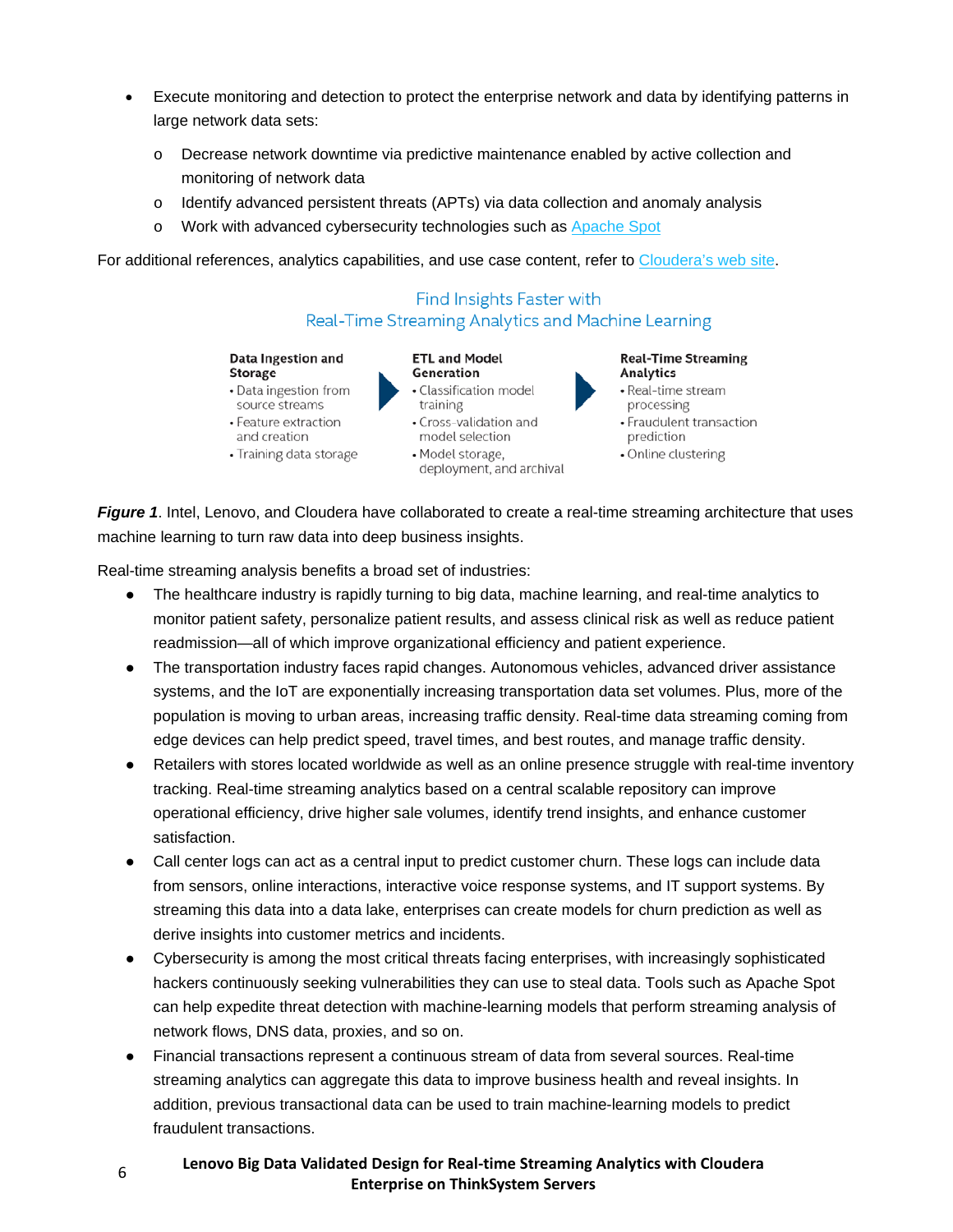# <span id="page-6-0"></span>**3 Requirements**

The functional and non-functional requirements for this reference architecture are desribed in this section.

## <span id="page-6-1"></span>**3.1 Functional requirements**

A big data solution supports the following key functional requirements:

- Ability to handle various workloads, including batch and real-time analytics
- Industry-standard interfaces that allow applications to work with Cloudera
- Ability to handle large volumes of data of various data types
- Various client interfaces

## <span id="page-6-2"></span>**3.2 Non-functional requirements**

Customers require their big data solution to be easy, dependable, and fast. The following non-functional requirements are key:

- Easy:
	- o Ease of development
	- o Easy management at scale
	- o Advanced job management
	- o Multi-tenancy
	- o Easy-to-access data by various user types
- Dependable:
	- o Data protection with snapshot and mirroring
	- o Automated self-healing
	- o Insight into software/hardware health and issues
	- o High availability (HA) and business continuity
- Fast:
	- o Superior performance
	- o Scalability
- Secure and governed:
	- o Strong authentication and authorization
	- o Kerberos support
	- o Data confidentiality and integrity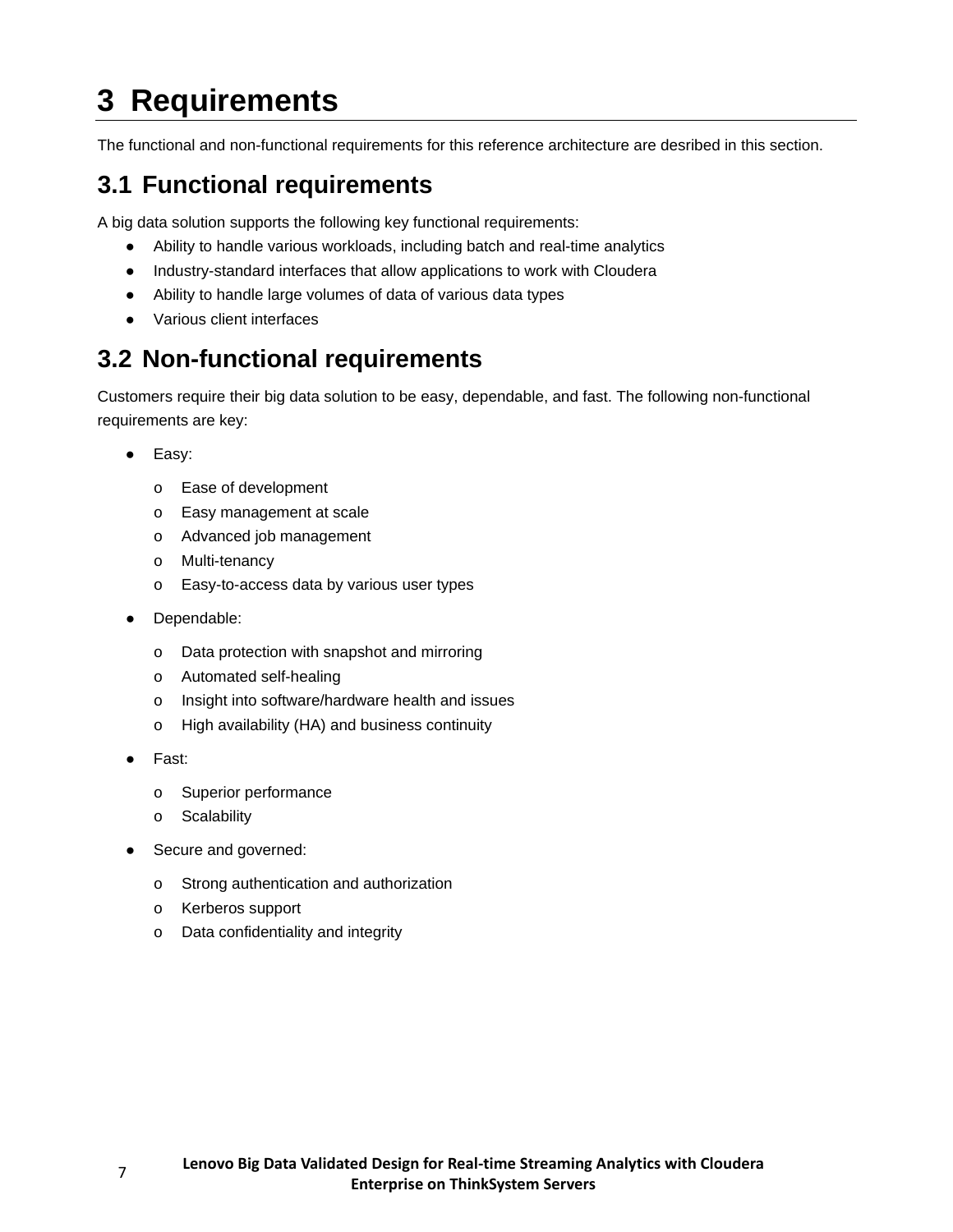# <span id="page-7-0"></span>**4 Architectural overview**

Lenovo, Cloudera, and Intel are taking advantage of innovations in silicon and software by creating a real-time streaming analytics reference architecture (see [Figure 2\)](#page-7-1). Besides showing the general categories of activity, such as data ingestion, analytics, and data visualization, the figure also indicates several node personalities, which may be spread across several types of activity. Refer to [Table 2](#page-19-0) on page [20](#page-19-0) for how these node personalities are configured.



#### <span id="page-7-1"></span>**Figure 2.** Real-time streaming analytics stack

The reference architecture uses several components to accomplish the workflow:

- Data ingestion. Historical transactions are stored in the Hadoop Distributed File System (HDFS) for batch analytics while real-time data from the web, smartphones, and card readers are streamed to Kafka. Records are represented in CSV strings and may use Apache Avro for serialization and Snappy compression. For secure implementations, encryption can be added at every stage of the pipeline along with Kerberos for authentication. Logging and monitoring are accomplished with tools such as Elasticsearch, Kibana, and Logstash.
- Batch analytics. The reference architecture uses Spark and YARN along with Oozie and HDFS to perform feature engineering. This task includes dropping duplicates or filtering unformatted records, and feature imputation and binning, as well as attribute generation using aggregations. Seaborn or matplotlib can be used for visualizing feature correlations. Once all features have been created, a features vector is assembled to train the machine-learning algorithms. The whole machine-learning pipeline is packaged and saved for auditing purposes and for reuse during the streaming pipeline.
- Streaming analytics. New transactions are pulled directly from Kafka brokers at various frequencies. Sizing and mini-batch intervals depend on throughput and latency service level agreements (SLAs). For example, 20 seconds might be appropriate for certain workloads, while others might need to process the pipeline every second, or several times per second. The reference architecture uses Spark Streaming for stream processing. Spark Streaming, apart from its maturity, provides seamless integration with Kafka and YARN and with available libraries that support CSV parsing, Spark ML, and Elasticsearch-Hadoop (ES-Hadoop) connectors. Spark Streaming also enjoys widespread community involvement. The streaming workflow involves processing data through online clustering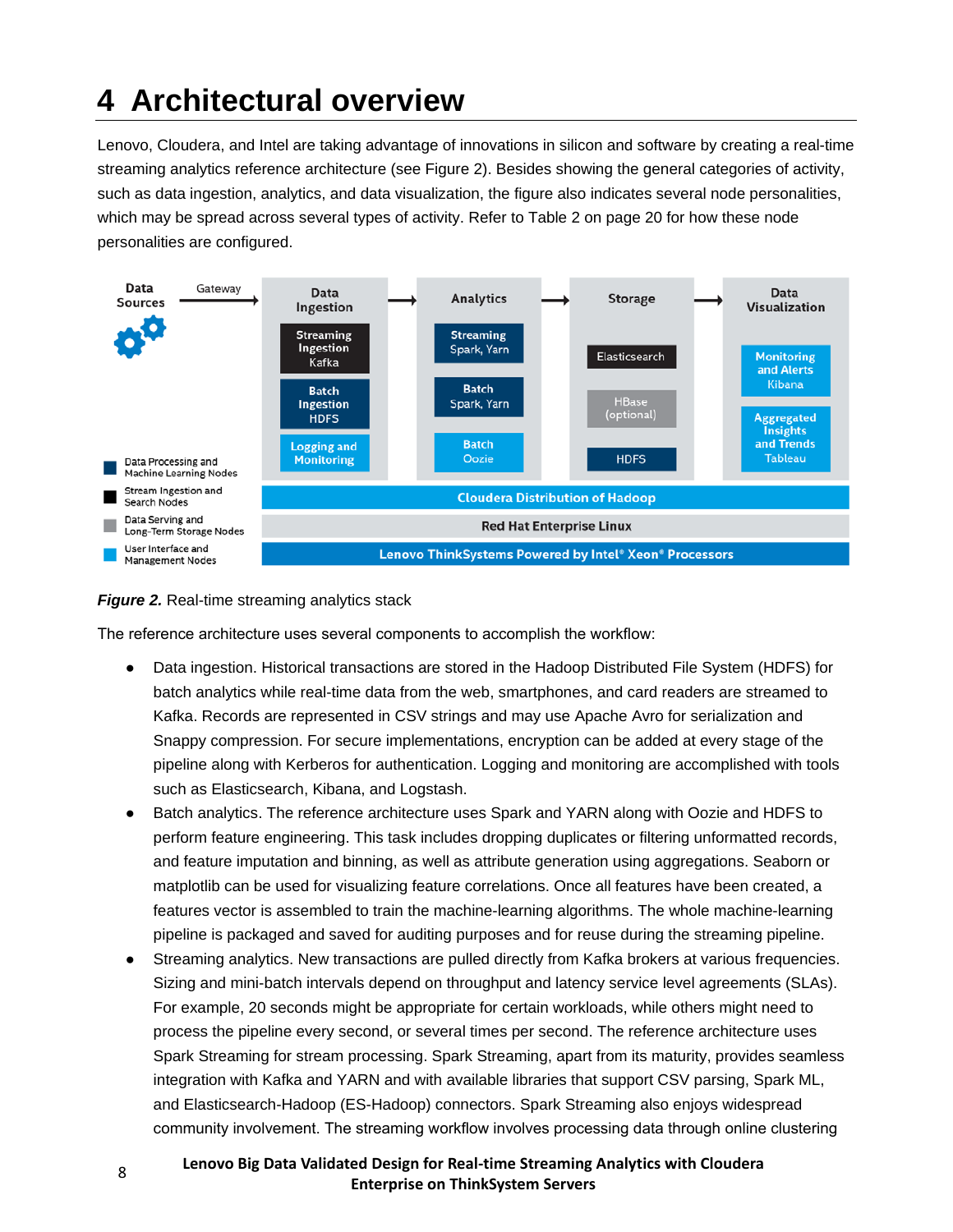(K-Means) and fraud detection (Logistic Regression and Random Forest Classification) algorithm pipelines. Transactions are initially processed using feature-engineering pipelines and then fitted into the models to obtain predictions. Fraudulent records are pushed out to Elasticsearch for rapid indexing and search as well as saved to HBase for long-term storage (Cassandra can act as an alternative).

● Data visualization. The reference architecture uses Kibana as the analytics and visualization platform. Kibana is open source and is designed to work with Elasticsearch as part of the Elastic Stack. Additionally, Elastic offers X-Pack extensions for the enterprise that bundle security, alerting, monitoring, reporting, and graph capabilities.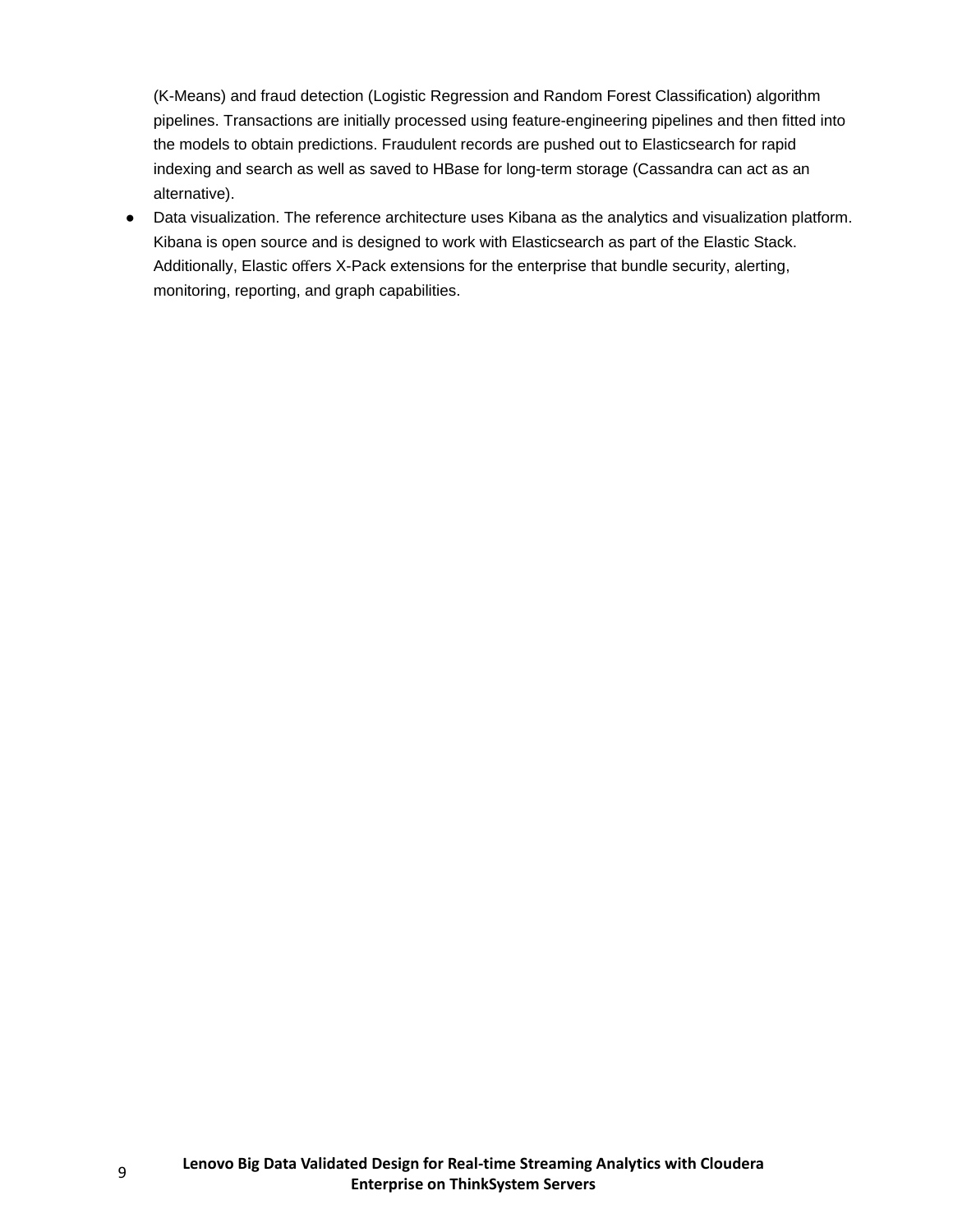# <span id="page-9-0"></span>**5 Component model**

## <span id="page-9-1"></span>**5.1 Cloudera Enterprise overview**

Cloudera Enterprise (see [Figure 3\)](#page-9-2) supports mission-critical and real-time big data analytics across different industries, such as financial services, retail, media, healthcare, manufacturing, telecommunications, government organizations, and leading Fortune 100 and Web 2.0 companies.

Cloudera Enterprise contains the following components:

- Analytic SQL: Apache Impala
- Search Engine: Cloudera Search
- NoSQL: HBase
- Stream Processing: Spark
- Machine Learning: Spark MLlib
- Cloudera Manager and associated services
- Cloudera Navigator
- Cloudera Kafka

For more information, visit [cloudera.com/content/cloudera/en/products-and-services/product-comparison.html](http://www.cloudera.com/content/dam/www/static/documents/datasheets/cloudera-enterprise-datasheet.pdf) and refer to the [Lenovo Big Data Validated Design for Cloudera Enterprise and VMware.](https://lenovopress.com/lp0776.pdf)

The Cloudera solution is OS-independent. Cloudera supports many Linux operating systems, including Red Hat Linux and SUSE Linux. For more information about the versions of supported operating systems, visit [http://www.cloudera.com/documentation/enterprise/latest/topics/cm\\_ig\\_cm\\_requirements.html.](http://www.cloudera.com/documentation/enterprise/latest/topics/cm_ig_cm_requirements.html)



<span id="page-9-2"></span>**Figure 3.** Cloudera Enterprise key capabilities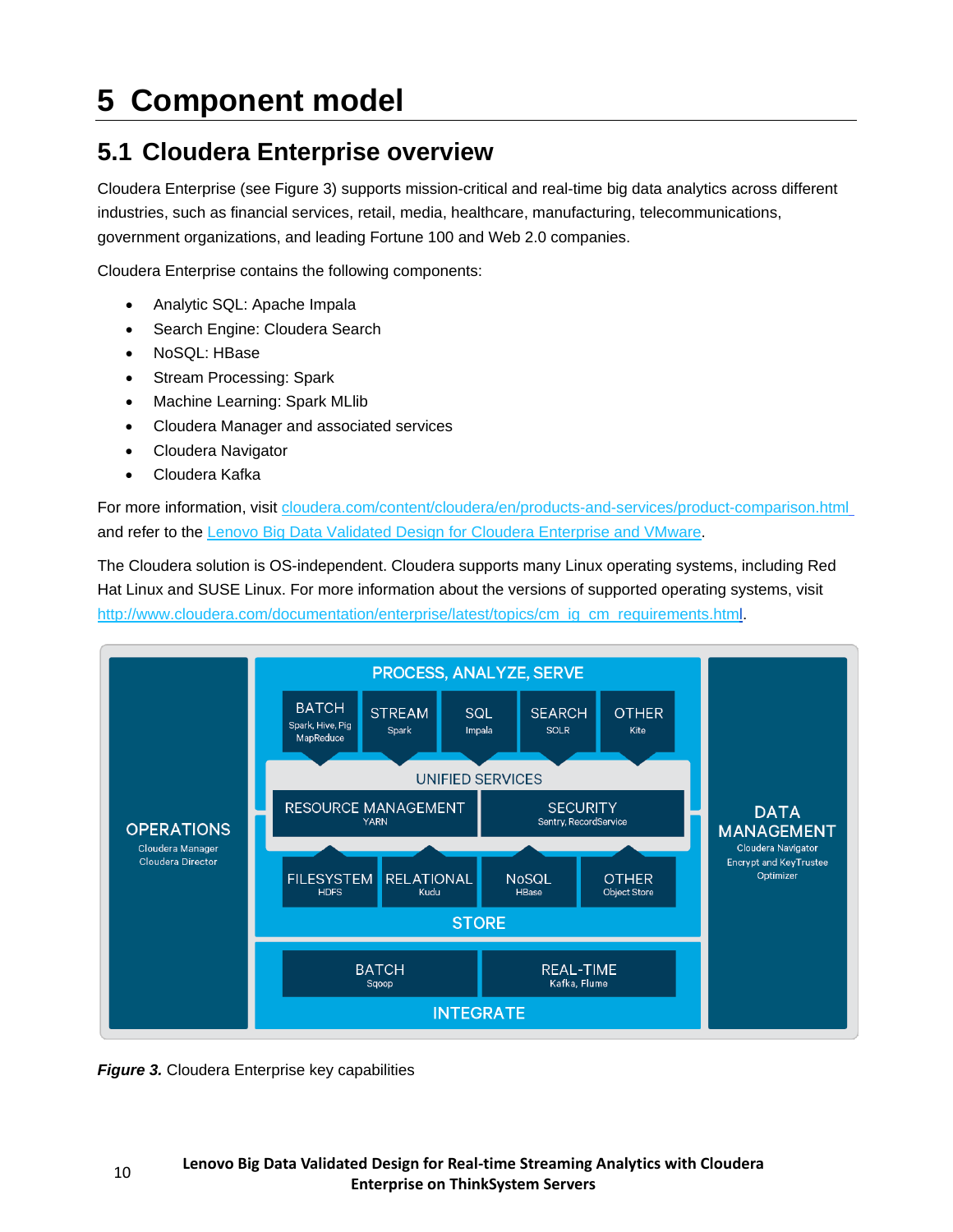## <span id="page-10-0"></span>**5.2 Software considerations**

### <span id="page-10-1"></span>**5.2.1 OS**

The reference architecture is based on Red Hat Enterprise Linux (RHEL) 7.3 deployments. Users need to ensure that the latest official patches are installed on all nodes of the deployment and any necessary upgrades have been executed before starting the installation.

[Collaboration](https://www.cloudera.com/content/dam/www/marketing/resources/solution-briefs/red-hat-solution-brief.pdf.landing.html) between Intel, Red Hat and Cloudera yields a platform built for:

- Layered security due to hardware offload of encryption/decryption, OS-level security, and identity management in RHEL and Security Enhanced Linux (SELinux)
- Optimized performance with a combination of drivers, libraries, and extensions for cluster environments and Intel® components
- Simplified ease of use and seamless operation management with RHEL OpenStack Platform

### <span id="page-10-2"></span>**5.2.2 Libraries**

- Snappy compression. Enabling intermediate compression can make jobs run faster without requiring application changes. Data sent by publishers to Kafka brokers as well as temporary intermediate files created by Hadoop for the shuffle phase can benefit from compression; the final output may or may not be compressed. Snappy is ideal in this case because it compresses and decompresses very quickly compared to other compression algorithms, such as Gzip.
- Machine-learning acceleration. Intel® Math Kernel Library (Intel® MKL) is a library of optimized math routines that are hand-optimized specifically for Intel processors. For example, it includes highly optimized routines for linear algebra, Fast Fourier Transforms (FFT), vector math, and statistics functions. These mathematical operations are building blocks for machine learning and related analytic algorithms, and thus integration with Intel MKL delivers a massive performance boost for machine-learning workloads. Spark is already instrumented to take advantage of optimized implementations of these routines using netlib-java, but still requires the addition of an implementation like Intel MKL to activate these optimizations. The benefits of these performance gains are clear: Improved performance means you can train with larger data sets, explore a larger range of the model hyper-parameter space, and train more models. In many cases, it alleviates the need to buy any specialized hardware for your machine-learning workloads. Performance gains vary differently for individual algorithms and depend on the business and data science use case.

### <span id="page-10-3"></span>**5.2.3 Cloudera Enterprise**

Cloudera Distribution of Hadoop (CDH) is a popular Hadoop distribution that is 100 percent open source. It includes all the leading Hadoop ecosystem components to store, process, discover, model, and serve unlimited data, and it is engineered to meet the highest enterprise standards for stability and reliability.

To access the Cloudera solution from the corporate network, users can log into the Cloudera client from outside the firewall by using Secure Shell (SSH) on port 22. CDH provides a seamless setup to install, manage, and maintain various Hadoop components, and also provides several interfaces that allow administrators and users to perform administration and data functions, depending on their roles and access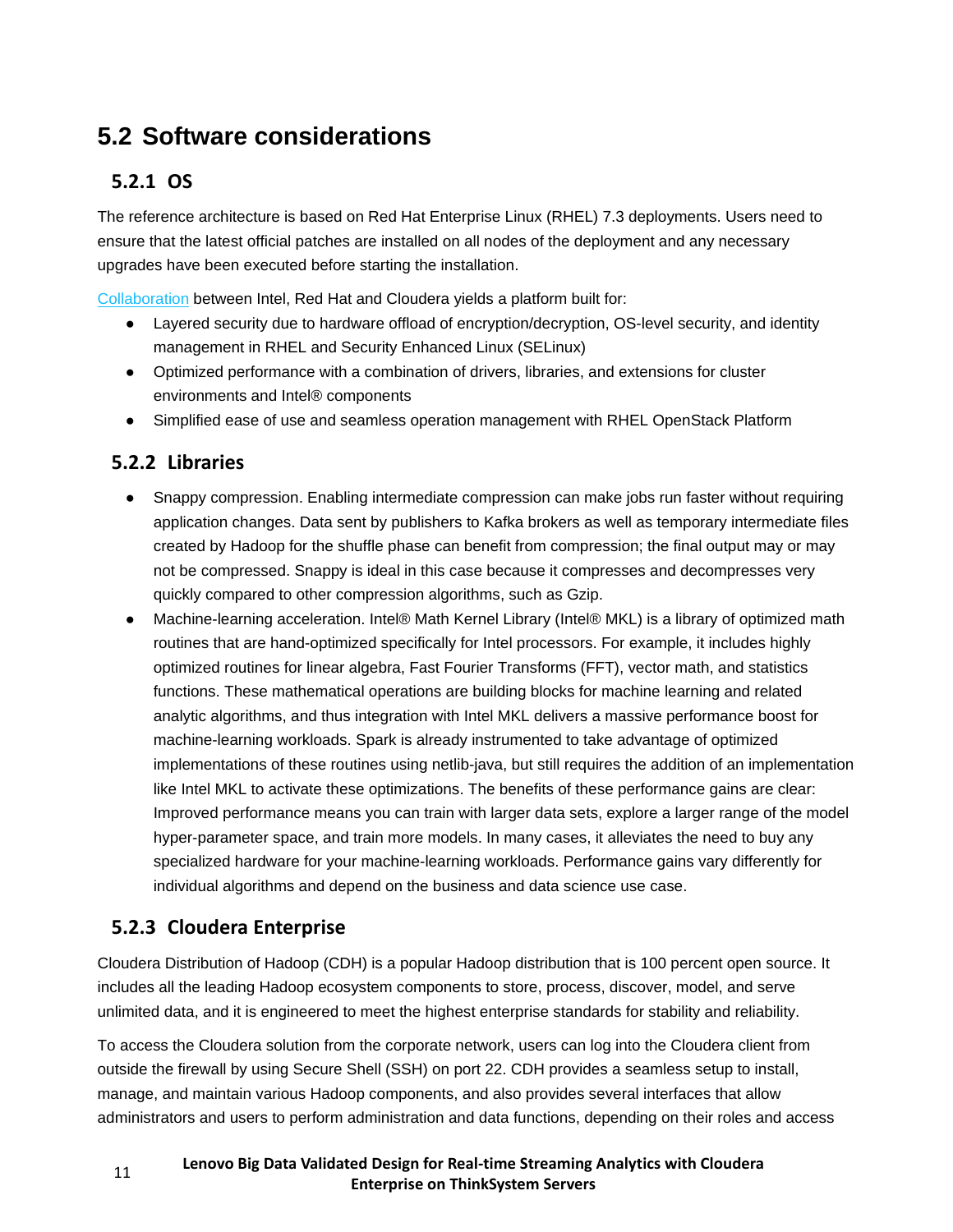level. Hadoop application programming interfaces (APIs) can be used to access data. Cloudera APIs can be used for cluster management and monitoring. Cloudera data services, management services, and other services run on the nodes in the cluster. In this reference architecture, various services from CDH were used. Spark v2 and Kafka v0.10 gateways were installed on all nodes of the cluster while the actual service hosts were installed only on a handful of nodes. The spark-streaming-kafka 0.8 module was used to integrate Spark and Kafka.

Storage is a component of each data node in the cluster. Data can be incorporated into Cloudera Enterprise storage through the Hadoop APIs or network file system (NFS), depending on the customer's needs.

A database is required to store the data for Cloudera manager, Hive metastore, and other services. Cloudera provides an embedded database for test or proof-of-concept (POC) environments and an external database is required for a supportable production environment.

### <span id="page-11-0"></span>**5.2.4 Elastic products**

Elastic (ELK) products, including X-Pack, provide a scalable, distributed search framework on top of Apache Lucene to store and index large amounts of data and make that data accessible in near real time (see Figure 4). Elasticsearch comes with various connectors to integrate user workflows, including components from CDH. Through the Elasticsearch Hadoop integration, Elasticsearch enables users to enhance their workflow with a search and analytics engine. Elasticsearch provides a rich language to ask better questions and obtain fast, clear answers.

Apart from Elasticsearch, Kibana provides a unified dashboard interface for creating visualizations while the X-Pack plugin enables monitoring, security, and enhanced add-ons for analyzing the data further.





## <span id="page-11-1"></span>**5.3 Apache Spark in CDH 5.10**

[Spark](http://spark.apache.org/) has recently become very popular and is being adopted as a preferred framework for a variety of big data use cases ranging from batch applications that use MapReduce or Spark with data sources such as click streams, to real-time applications that use sensor data. The Spark stack is shown in [Figure 5.](#page-12-0) As depicted, the foundational component is the Spark Core. Spark is written in the Scala programming language and offers simple APIs in Python, Java, Scala, and SQL.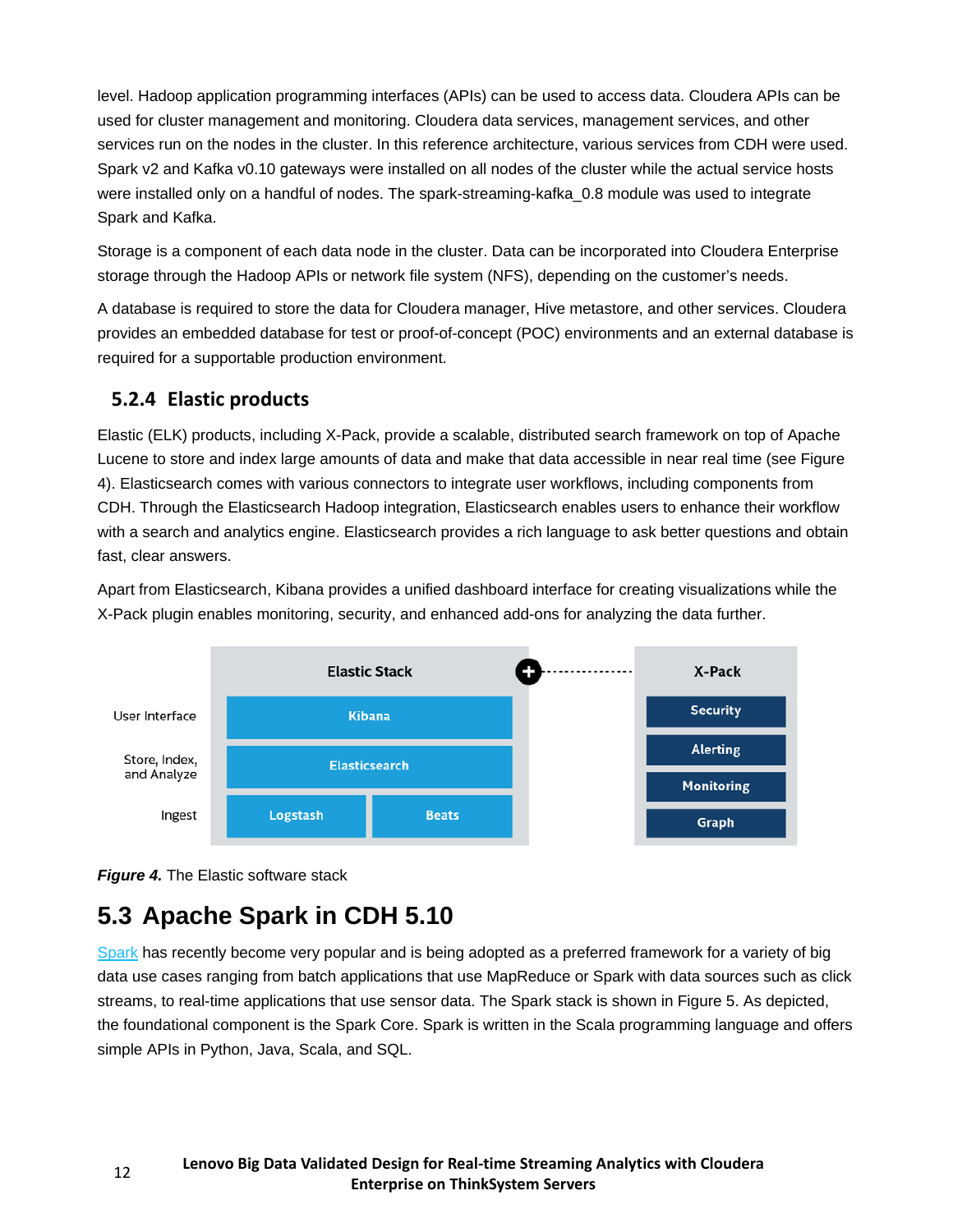

#### <span id="page-12-0"></span>*Figure 5*. The Spark stack

In additional to the Spark Core, the Spark stack allows extensions in the form of libraries. The most common extensions are Spark MLIib for machine learning, Spark SQL for queries on structured data, Spark Streaming for real-time stream-processing, and Spark GraphX for handling graph databases. Other extensions are also available. Cloudera doesn't currently support GraphX or SparkR. There are also caveats for Spark SQL support—please refer to the [Cloudera Spark Guide.](http://www.cloudera.com/documentation/enterprise/latest/topics/spark.html)

Note that while the majority of big data infrastructures are built using Intel processors, the implementations in MLlib are not necessarily optimized for Intel® architecture. It is therefore in many developers' best interest to make Spark MLlib run faster on Intel processor-based clusters. Some popular machine-learning acceleration libraries from Intel include the Intel MKL and the Intel® Data Analytics Acceleration Library (Intel® DAAL).

The Spark stack shown in [Figure 5](#page-12-0) supports multiple project types. Typical big data usage scenarios to date have deployed the Hadoop stack for batch processing separately from another framework for stream processing, and yet another one for advanced analytics such as machine learning. Spark combines these frameworks in a common architecture, thereby allowing easier management of the big data code stack and also enabling reuse of a common data repository.

Spark offers multiple advantages over Hadoop MapReduce. These advantages include:

- Fault-tolerant distributed data structures (resilient distributed datasets, known as RDDs)
- More operations available for data processing
- Ease-of-use (increased developer productivity)
- Support for many types of clusters
- Easy connection to many types of data sources.

The Spark stack shown in [Figure 5](#page-12-0) can run in a variety of environments. It can run alongside the Hadoop stack, leveraging Hadoop YARN for cluster management. Spark applications can run in a distributed mode on a cluster using a master/slave architecture that uses a central coordinator called "driver" and potentially large number of "worker" processes that execute individual tasks in a Spark job. The Spark executor processes also provide reliable in-memory storage of data distributed across the various nodes in a cluster. The components of a distributed Spark application are shown in [Figure 6.](#page-13-3)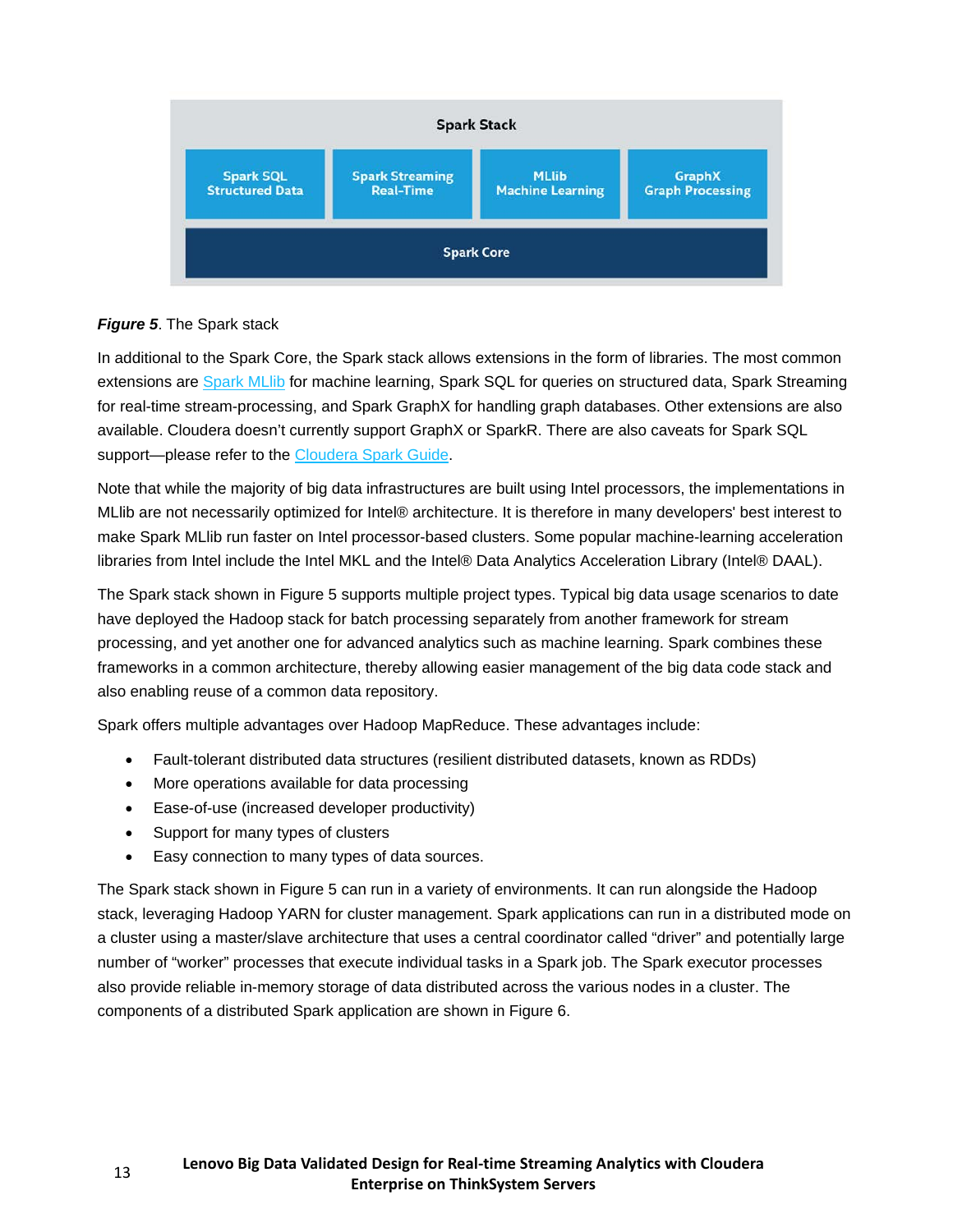#### **Distributed Spark Application Components**



<span id="page-13-3"></span>**Figure 6.** Distributed Spark application component model

A key distinguishing feature of Spark is the data model, based on RDDs. This model enables a compact and reusable organization of data sets that can reside in main memory and can be accessed by multiple tasks. Iterative processing algorithms can benefit from this feature by avoiding storing and retrieving data sets from disks between computation iterations—delivering significant performance gains compared to MapReduce.

RDDs support two types of operations: Transformations and Actions. Transformations are operations that return a new RDD, while Actions return a result to the driver program. Spark groups operations together to reduce the number of passes taken over the data. This evaluation technique requires minimal work and enables faster data processing. Spark also allows caching data in memory for persistence to enable multiple uses of the same data. This is another technique contributing to faster data processing.

## <span id="page-13-0"></span>**5.4 Other open source components**

<span id="page-13-1"></span>This sub-section provides details of Elasticsearch, Kibana, and other packages.

### **5.4.1 Apache Kafka**

Kafka is used for building real-time data pipelines and streaming apps. It is horizontally scalable, fault-tolerant, extremely fast, and runs in production in thousands of companies. Its key purposes are three-fold:

- Publish and subscribe Read and write streams of data like a messaging system
- Process Write scalable stream processing applications that react to events in real time
- Store Store streams of data safely in a distributed, replicated, fault-tolerant cluster

### <span id="page-13-2"></span>**5.4.2 Elasticsearch and Kibana**

Hadoop shines as a batch processing system, but serving real-time results can be challenging. For truly interactive data discovery, ES-Hadoop allows indexing of Hadoop data into the Elastic Stack to take full advantage of the speedy Elasticsearch engine and Kibana visualizations (see Figure 7). With ES-Hadoop, it is easy to build dynamic, embedded search applications to serve Hadoop data or perform deep, low-latency analytics using full-text, geospatial queries and aggregations. From product recommendations to genomic sequencing, ES-Hadoop opens up a new world of broad applications.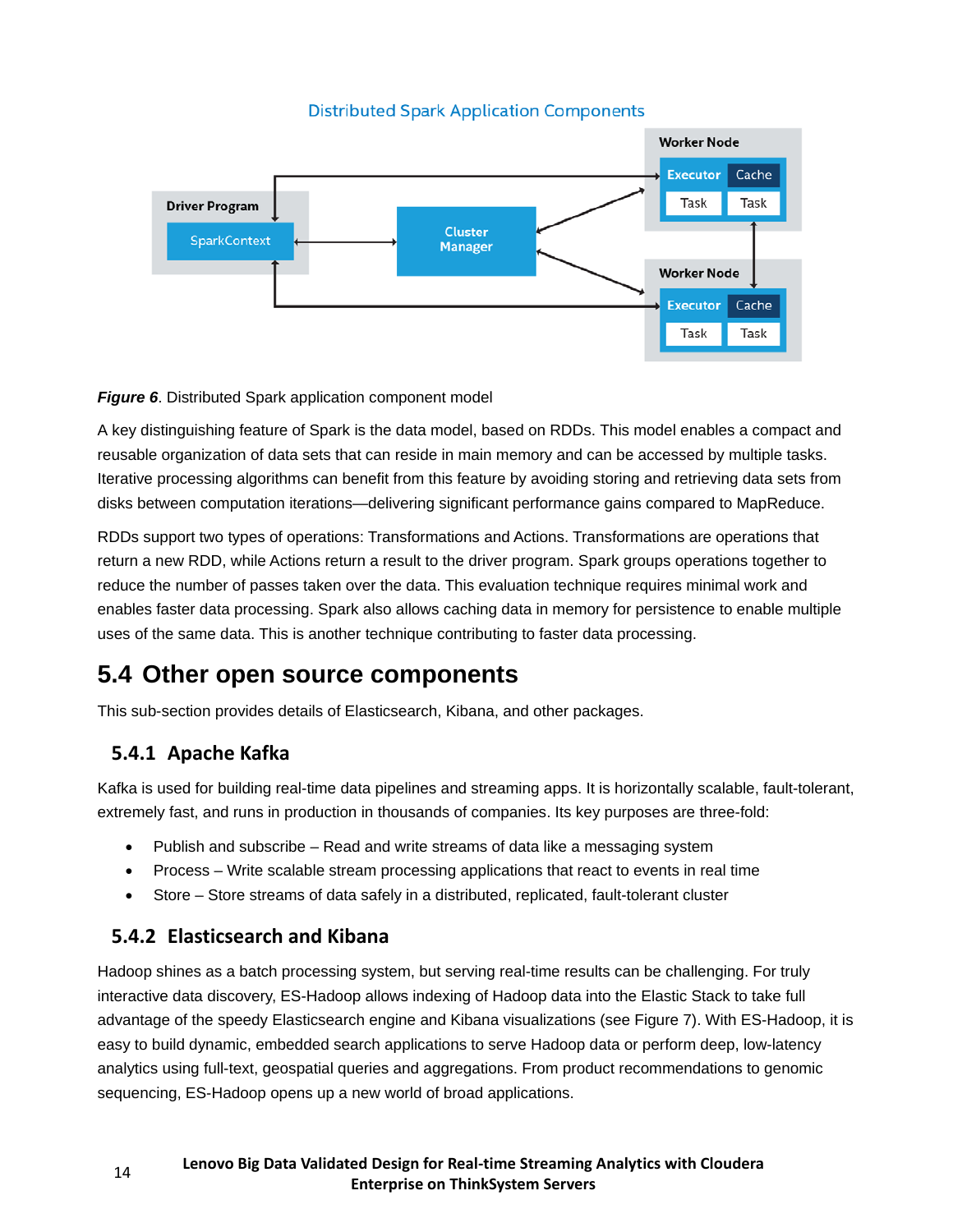Integration for Spark Streaming and Kafka are available via the ES-Hadoop library connectors, making it easy for stream processing application to read/write to Elasticsearch.



*Figure 7*. Elasticsearch-Hadoop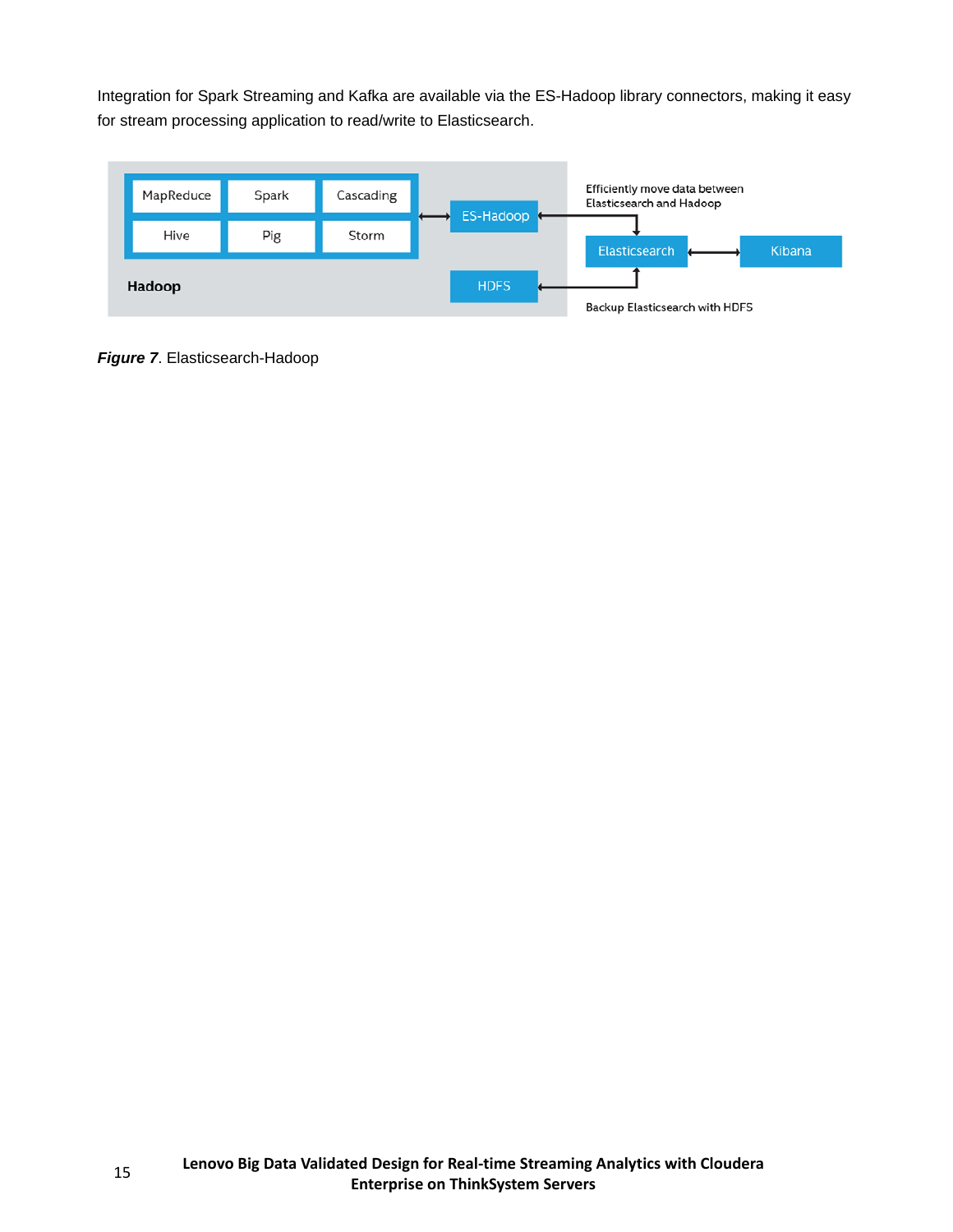# <span id="page-15-0"></span>**6 Operational model**

This section describes the operational model for the Cloudera reference architecture. To show the operational model for different sized customer environments, three different models are provided for supporting different amounts of data. Throughout the document, these models are referred to as half rack, full rack, and multi-rack configuration sizes. The multi-rack is three times larger than the full rack.

The discussion in the following sections provides details germane to a real-time streaming implementation. For a general discussion of server hardware, cluster nodes, systems management, and networking, refer to the [Lenovo Big Data Validated Design for Cloudera Enterprise and VMware.](https://lenovopress.com/lp0776.pdf)

## <span id="page-15-1"></span>**6.1 Overview**

A Cloudera deployment consists of cluster nodes, networking equipment, power distribution units, and racks.

- Management. The reference architecture handles both systems management (using Cloudera Manager) and hardware management (using Lenovo XClarity™ Administrator). In addition, xCAT provides a scalable distributed computing management and provisioning tool that provides a unified interface for hardware control, discovery, and operating system deployment. It can be used to facilitate or automate the management of cluster nodes. For more information about xCAT, see "Resources" on page [31.](#page-30-0) For more information on installing and managing Cloudera Enterprise, see their latest [documentation.](https://www.cloudera.com/documentation/enterprise/latest/topics/installation.html)
- Networking. The reference architecture specifies two networks: a data network and an administrative management network.
	- o The data network creates a private cluster among multiple nodes and is used for high-speed data transfer across nodes, and for importing data into the Cloudera cluster. The Cloudera cluster typically connects to the customer's corporate data network. For cross-rack networking, additional switches per cluster are required.
	- o The hardware management network is a 1 GbE network for out-of-band hardware management. Through the XClarity™ Controller management module (XCC) within the ThinkSystem SR650 server, the out-of-band network enables the hardware-level management of cluster nodes, such as node deployment, BIOS configuration, hardware failure status, and server power states.
- Predefined configurations. The predefined configurations can be implemented as-is or modified based on specific customer requirements, such as lower cost, improved performance, and increased reliability. Key workload requirements, such as the data growth rate, sizes of datasets, and data ingest patterns help in determining the proper configuration for a specific deployment. A best practice when a Cloudera cluster infrastructure is designed is to conduct the proof of concept testing by using representative data and workloads to ensure that the proposed design works.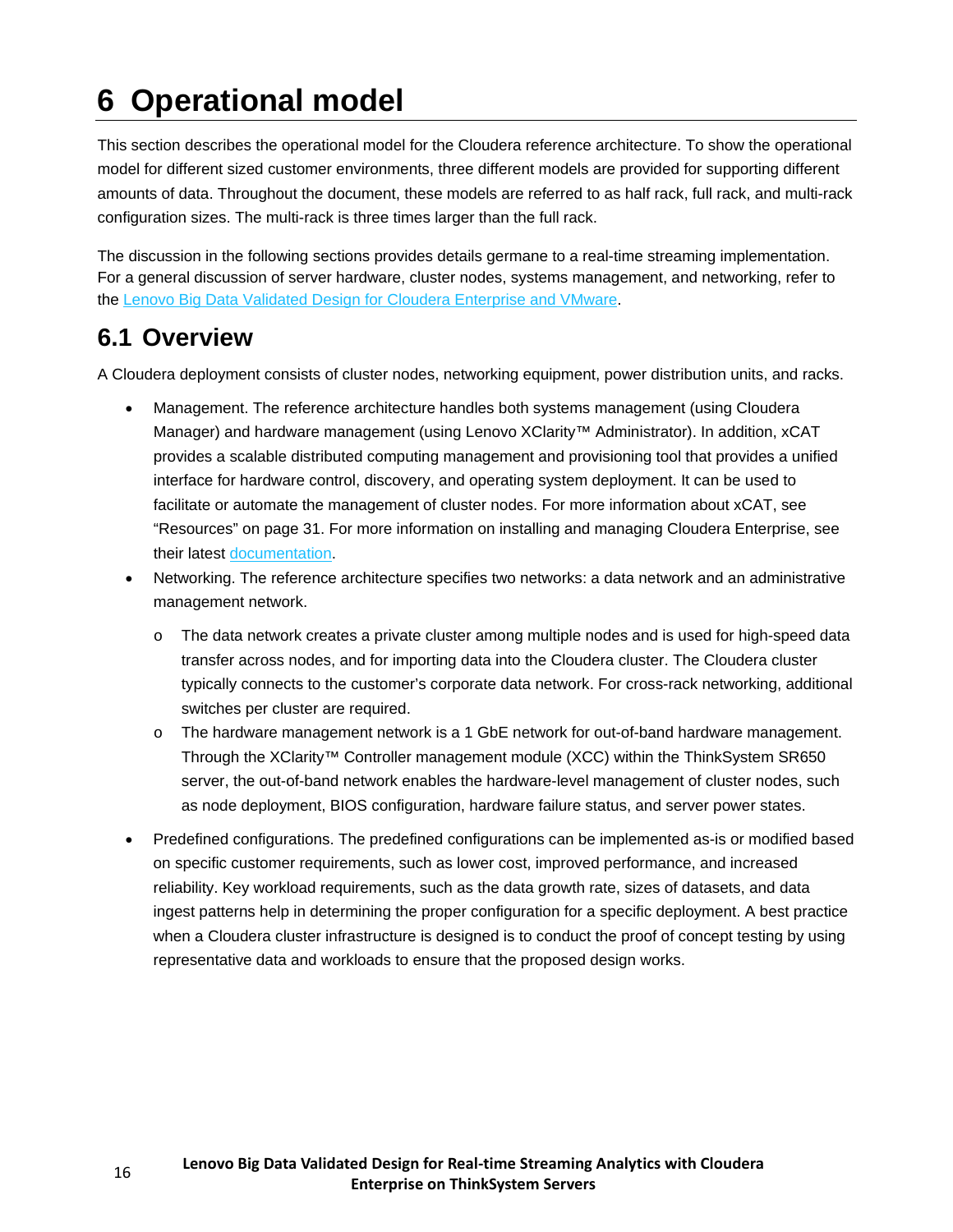# <span id="page-16-0"></span>**6.2 Hardware considerations**

The following sub-sections discuss considerations associated with servers, CPUs, memory, storage, and networking.

### <span id="page-16-1"></span>**6.2.1 Server**

High-throughput stream processing jobs are well-suited to scale horizontally; they also perform better with more cores. In addition, they usually benefit from hyper-threading and are minimally impacted by NUMA designs. This reference architecture uses Lenovo servers SR630 (1U) and SR650 (2U) servers and Lenovo RackSwitch G8052 and G8272 top of rack (TOR) switches.

### <span id="page-16-2"></span>**6.2.2 CPU**

Intel® Xeon® processor Scalable [family](https://www.intel.com/content/www/us/en/processors/xeon/scalable/xeon-scalable-platform.html) is a new microarchitecture with many additional features compared to the previous-generation Intel® Xeon® processor E5-2600 v4 [series.](https://software.intel.com/en-us/articles/intel-xeon-processor-e5-2600-v4-product-family-technical-overview) These features include increased processor cores, increased memory bandwidth, non-inclusive cache, Intel® Advanced Vector Extensions 512 (Intel® AVX-512), Intel® Memory Protection Extensions (Intel® MPX), Intel® Ultra Path Interconnect (Intel® UPI), and sub-NUMA clusters.

### <span id="page-16-3"></span>**6.2.3 Memory**

Memory requirements depend on the capacity planning for a particular business use case. Typically, real-time streaming applications are both compute- and memory-intensive. Also, additional memory on nodes can help with caching data so processes do not have to flush to or read from disks when data volumes increase. Queuing systems like Apache Kafka and indexing/search components such as Cloudera Solr and Elasticsearch rely heavily on the OS file-system cache, which can benefit from high memory capacity. Typical memory recommendations range from 256 GB to 768 GB on data/worker nodes and 192 GB to 256 GB on master/client nodes.

High-memory systems also enable support of a containerized infrastructure on a single node such as Docker Swarm or a Kubernetes-based architecture. JVM garbage collection is one of the most important tuning parameters involved in large-scale data analytics. Performance bottlenecks are usually alleviated by allocating large memory buffers to workers and executors – even though adding memory may seem to be a temporary workaround, it is crucial for quick resolution of performance issues in several production scenarios.

### <span id="page-16-4"></span>**6.2.4 Storage**

The performance of an analytics solution relies heavily on the efficiency and reliability of associated storage. Because real-time stream processing frameworks are sensitive to read/write latencies, it is imperative to use a highly performant storage infrastructure that can adhere to several kinds of workloads. Furthermore, components have differing requirements for storage, depending on the throughput or latency SLAs they are trying to provide.

Intel's scalable storage systems turn data growth into opportunity so innovative businesses can gain a competitive advantage. While SSDs have long been used to accelerate workloads, new technologies such as NVMe and Intel Optane technology help achieve new thresholds. The Intel® SSD DC P4500 series is wellsuited to handle high-volume sequential writes catering to YARN shuffles and incoming Kafka gateway data.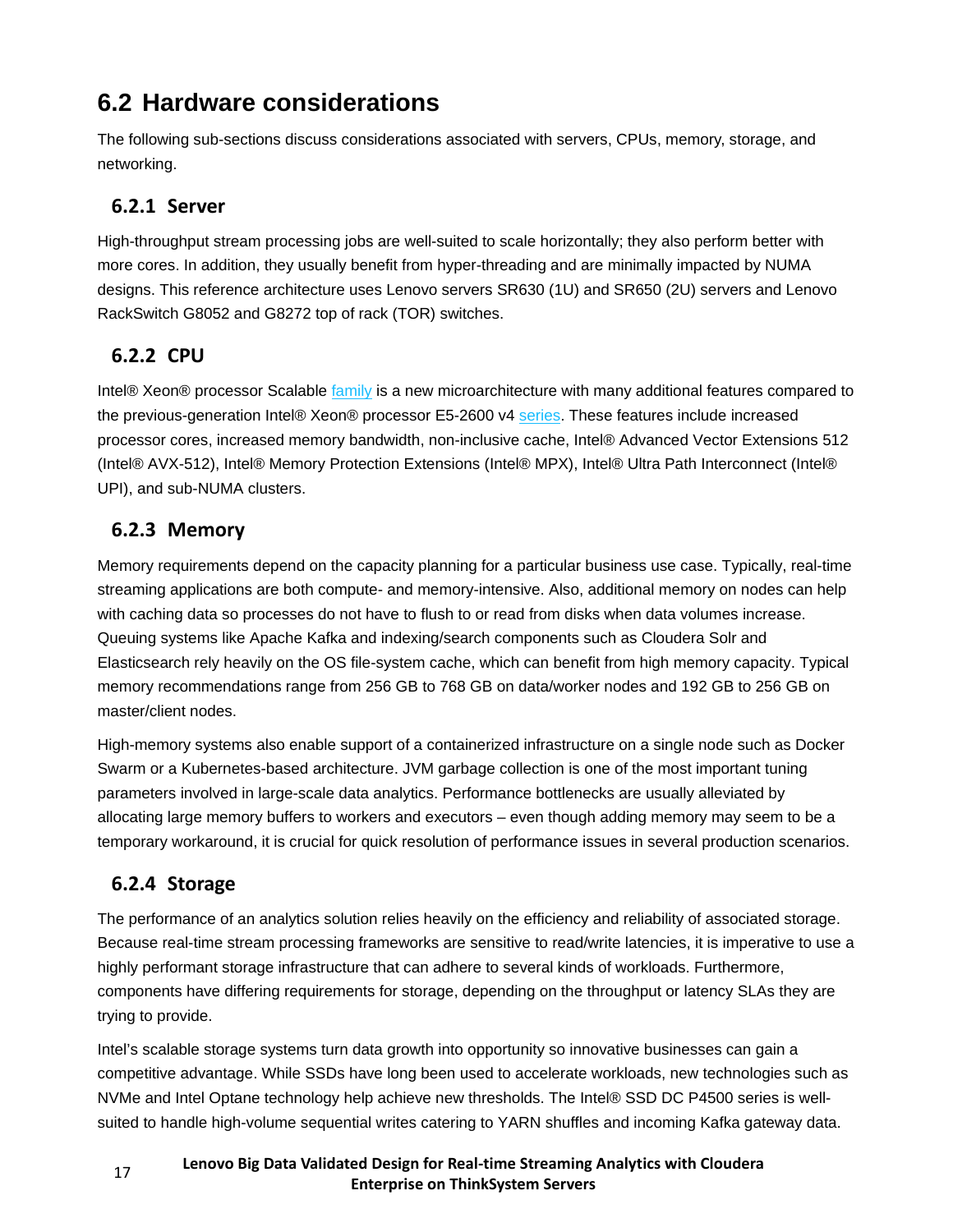Considering low-latency needs for Elasticsearch queries, Intel Optane technology helps scale the workload for random reads and writes as traffic changes and evolves for real-time streaming.

SATA hard disk drive (HDD) drives are recommended to store archival data. These drives are typically deployed in a "just a bunch of disks" (JBOD) array configuration. JBOD is preferred over RAID as RAID's overhead might not provide value, considering Apache Hadoop components have built-in implementation for replication, fault tolerance, and high availability. A RAID configuration is limited by the speed of the slowest disk in the RAID array, whereas disk operations in a JBOD array are independent, providing a higher average read/write throughput.

While ext4 and xfs are among the recommended filesystems for drives among large-scale workloads, we have tested all drives formatted with ext4 in this reference architecture.

### <span id="page-17-0"></span>**6.2.5 Networking**

Big data and streaming solutions require a high-bandwidth networking interface. Transmission and receiver connections may suffer from contention in a poorly configured or saturated network, which can result in packet re-transmission and network latencies. At least a 10 Gigabit Ethernet (GbE) interface is recommended for the entire architecture, and preferably a 25 GbE interface and Ethernet network adapters could be used for maximum performance. Additional tuning, such as enabling jumbo frames, should be performed to raise the bandwidth efficiency by reducing the overhead. However, one must ensure that all devices in the network are configured for jumbo frames to avoid any potential performance issues.

## <span id="page-17-1"></span>**6.3 Cluster nodes**

The Cloudera reference architecture is implemented on a set of nodes that make up a cluster. A Cloudera cluster consists of two types of nodes: worker nodes and master nodes. Worker nodes use ThinkSystem SR650 servers with locally attached storage, and master nodes use ThinkSystem SR630 servers.

Worker nodes run data (worker) services for storing and processing data.

Master nodes run the following types of services:

- Management control services for coordinating and managing the cluster
- Miscellaneous and optional services for file and web serving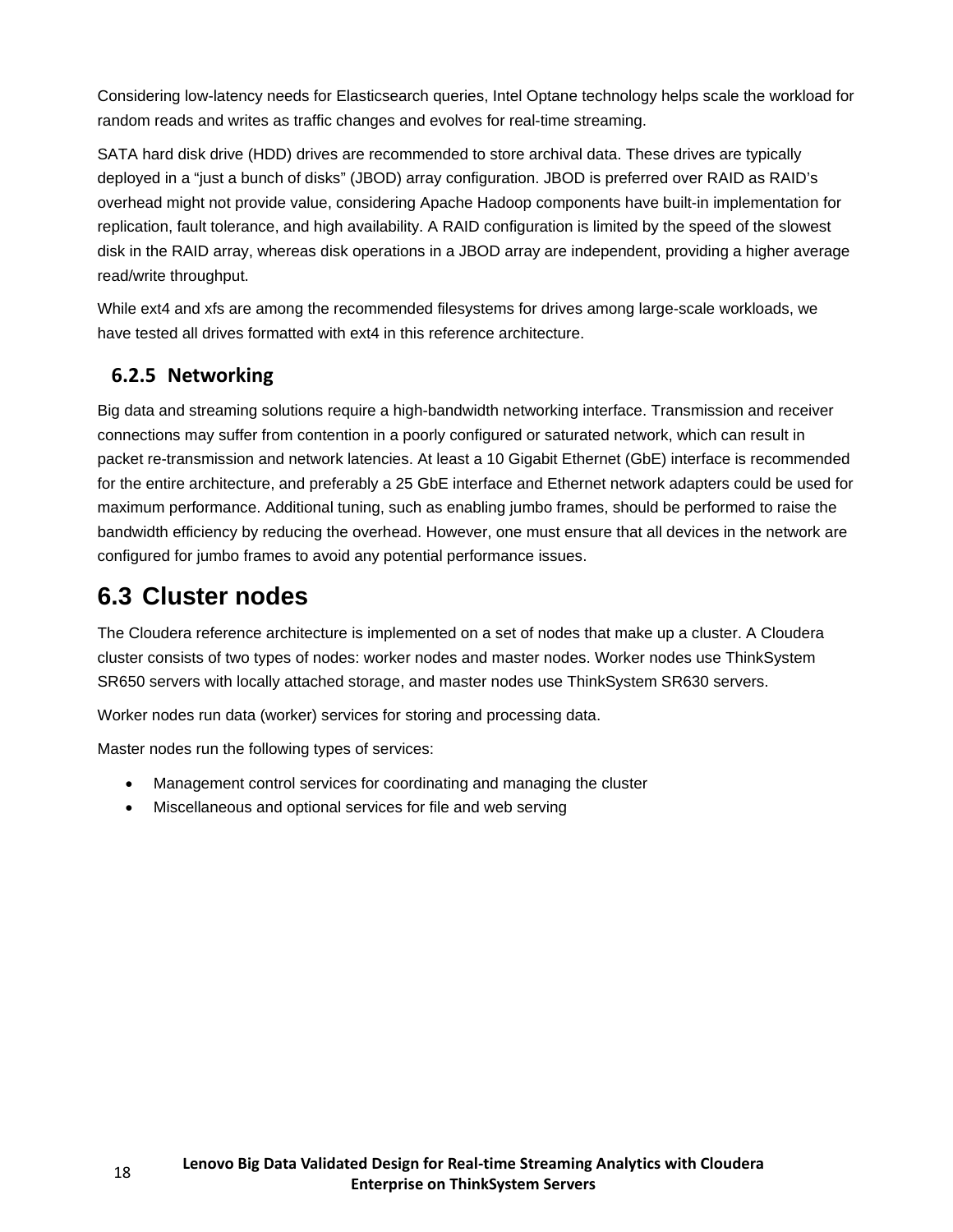[Table 1](#page-18-1) provides information about which software is installed on which nodes. Note that the roles shown are based on full-rack deployment. Services might be co-located for smaller configurations.

| <b>Hardware Component</b>   | <b>Associated Software</b>                                |  |  |  |
|-----------------------------|-----------------------------------------------------------|--|--|--|
| Master node1                |                                                           |  |  |  |
| Master node2                | Cloudera Distribution of Hadoop (CDH) Management Services |  |  |  |
| Master node3                |                                                           |  |  |  |
| Edge node                   | Kibana/Gateway                                            |  |  |  |
| Stream ingestion + search1  |                                                           |  |  |  |
| Stream ingestion + search2  | Kafka and Elasticsearch                                   |  |  |  |
| Stream ingestion + search3  |                                                           |  |  |  |
| Stream ingestion + search4  |                                                           |  |  |  |
| Store & data serving1       |                                                           |  |  |  |
| Store & data serving2       |                                                           |  |  |  |
| Store & data serving3       | Long-term storage, HDFS, and HBase/Cassandra              |  |  |  |
| Store & data serving4       |                                                           |  |  |  |
| Store & data serving5       |                                                           |  |  |  |
| Store & data serving6       |                                                           |  |  |  |
| <b>Streaming Analytics1</b> |                                                           |  |  |  |
| ZooKeeper                   |                                                           |  |  |  |
| <b>Streaming Analytics2</b> | Spark (batch)                                             |  |  |  |
| ZooKeeper                   | <b>Spark Streaming</b>                                    |  |  |  |
| <b>Streaming Analytics3</b> | <b>YARN</b>                                               |  |  |  |
| ZooKeeper                   | Oozie                                                     |  |  |  |
| <b>Streaming Analytics4</b> | ZooKeeper (can be moved to ingestion nodes)               |  |  |  |
| <b>Streaming Analytics5</b> |                                                           |  |  |  |
| <b>Streaming Analytics6</b> |                                                           |  |  |  |

<span id="page-18-1"></span>*Table 1*. Service layout matrix

### <span id="page-18-0"></span>**6.3.1 Worker nodes**

Server nodes run on the ThinkSystem SR650 servers which include an 128 GB SSD for the OS and 256 GB of base memory, as well as an HDD controller and hardware storage protection for both the OS and HDFS (Cloudera maintains a total of three copies of data stored within the cluster. The copies are distributed across data servers and racks for fault recovery.)

[Table 2](#page-19-0) provides configuration recommendations for each node personality. For example, the data processing nodes are configured differently than the data serving nodes. [Figure 2](#page-7-1) on page [8](#page-7-1) shows how these node personalities are distributed across the various parts of the analytics stack.

The Intel® Xeon® Scalable processors recommended will provide a balance in performance vs. cost for Cloudera worker nodes. Higher core count and frequency processors are available for compute intensive workloads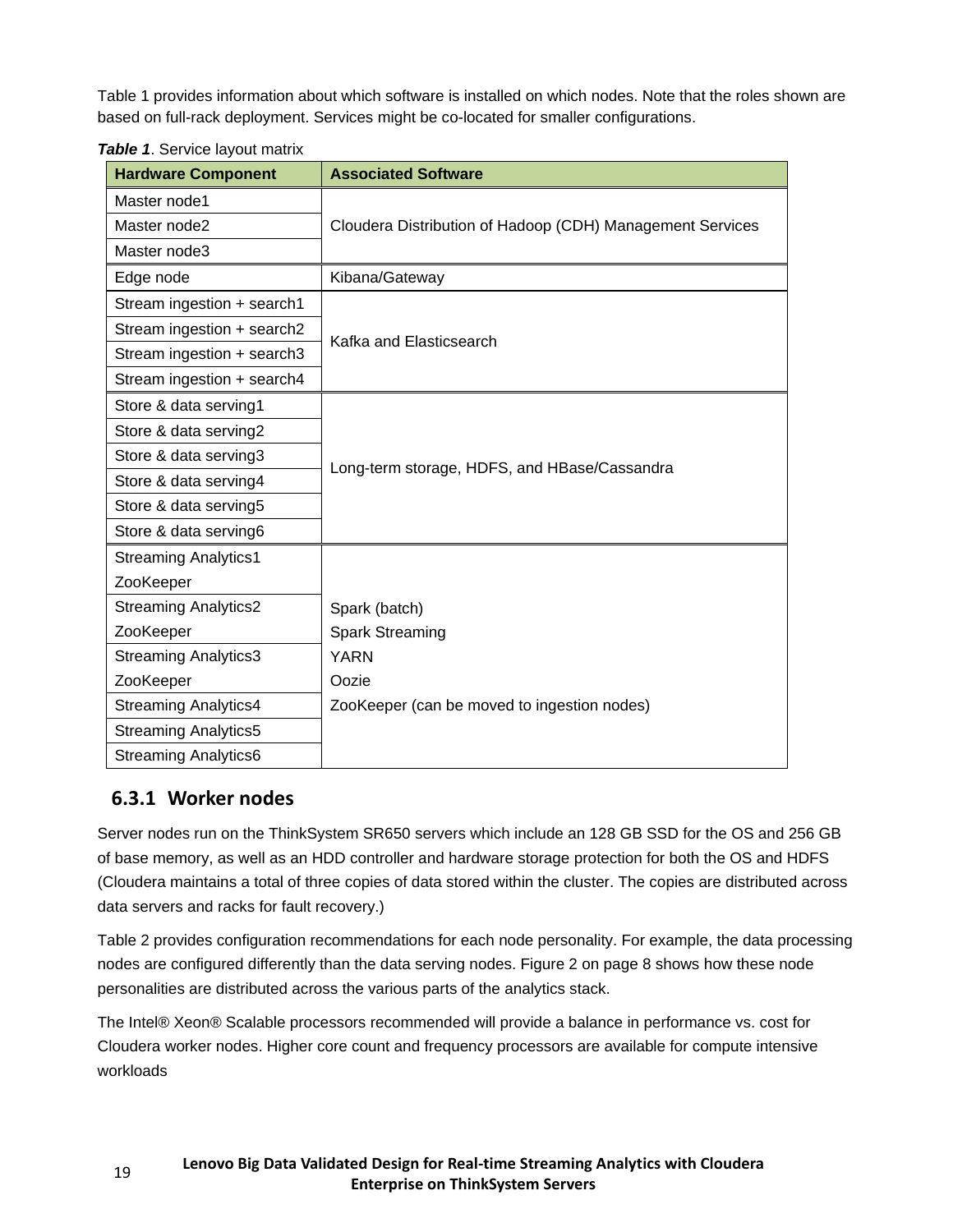<span id="page-19-0"></span>

| <b>Node Personality</b> | <b>Components</b>                     | <b>Nodes</b> | Quantity | <b>Notes</b>             |
|-------------------------|---------------------------------------|--------------|----------|--------------------------|
| (refer to Figure 2)     |                                       |              | per Node |                          |
| Data Processing &       | Intel® Xeon® Platinum 8168 Processor  | 6            |          |                          |
| Machine Learning        | 24 cores 2 sockets (96 threads with   |              |          |                          |
| Training/Inference      | hyper-threading enabled)              |              |          |                          |
| (Spark, YARN, Spark     | 384 GB DRAM                           |              |          |                          |
| Streaming)              | 2 TB SATA HDD 3.5"/2.5"               |              | 8x       |                          |
|                         | 25 GbE/10 GbE NIC                     |              | 2 ports  |                          |
|                         | Intel® SSD DC P4500 Series 4 TB       |              | 1x       | Shuffle acceleration     |
| Data Serving &          | Intel® Xeon® Gold 6138 Processor      | 6            |          |                          |
| Long-Term Storage       | 20 cores                              |              |          |                          |
| (HBase/Cassandra/       | 384 GB DRAM                           |              |          |                          |
| HDFS)                   | 4 TB drives: 14x 4 TB NL SAS 3.5 inch |              | 14x      |                          |
|                         | (56 TB total)                         |              |          |                          |
|                         | Alternate HDD capacities available:   |              |          |                          |
|                         | 6 TB drives; 14x 6 TB NL SAS 3.5 inch |              |          |                          |
|                         | (84 TB total)                         |              |          |                          |
|                         | 8 TB drives: 14x 8 TB NL SAS 3.5 inch |              |          |                          |
|                         | (112 TB total)                        |              |          |                          |
|                         | 10 TB drives: 14x 10 TB NL SAS 3.5    |              |          |                          |
|                         | inch (140 TB total)                   |              |          |                          |
|                         | 25 GbE/10 GbE NIC                     |              | 2 ports  |                          |
|                         | Intel® SSD DC P4500 Series 4 TB       |              | Up to 8x | Alternative to HDD       |
| Stream Ingestion &      | Intel® Xeon® Gold 6138 Processor      | 4            |          |                          |
| Search                  | 20 cores                              |              |          |                          |
|                         | 384 GB DRAM                           |              |          |                          |
|                         | Intel® Optane™ SSD DC P4800X          |              | 1x       | Elasticsearch            |
|                         | Series 375 GB                         |              |          |                          |
|                         | Intel SSD DC P4500 Series 4 TB        |              | 1x       | Kafka                    |
|                         | 25 GbE/10 GbE NIC                     |              | 2 ports  |                          |
|                         | Intel® SSD DC P4500 Series 4 TB       |              | 1x       | Alternative              |
|                         |                                       |              |          | Elasticsearch SSD        |
| User Interface &        | Intel® Xeon® Gold 5118 Processor      | 3            |          | Cloudera Distribution of |
| Management              | 12 cores                              |              |          | Hadoop Management        |
|                         |                                       |              |          | Services and Kibana      |
|                         | 192 GB DRAM                           |              |          |                          |
|                         | Intel® SSD DC D3600 Series 1 TB       |              | 2x       |                          |
|                         | 25 GbE/10 GbE NIC                     |              | 2 ports  |                          |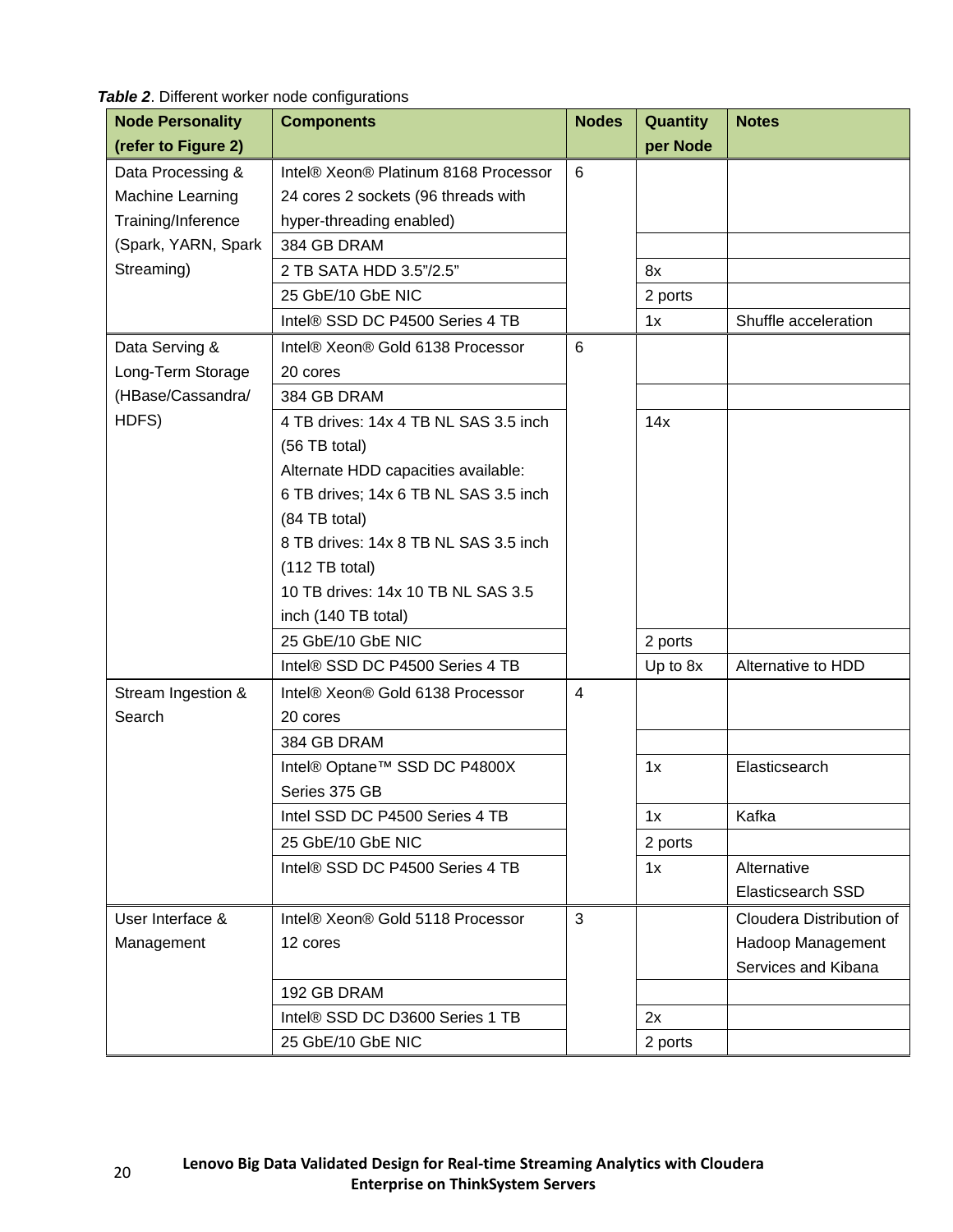## <span id="page-20-0"></span>**6.3.2 Master nodes**

The master node is the nucleus of the HDFS and supports several other key functions that are needed on a Cloudera cluster by running a number of services such as YARN and ZooKeeper, among others. [Table 3](#page-20-1) lists the recommended components for a master node; these recommendations can be customized according to client needs. The Intel Xeon Scalable processors and minimum memory specified in [Table 3](#page-20-1) are recommended to provide sufficient performance as a Cloudera master node.

| <b>Component</b>            | <b>Master node configuration</b>                                   |  |  |
|-----------------------------|--------------------------------------------------------------------|--|--|
| Server                      | ThinkSystem SR630                                                  |  |  |
| Processor                   | 2x Intel® Xeon® Silver 4114 Processor                              |  |  |
|                             | 12-core $2.1$ GHz                                                  |  |  |
| Memory - base               | 128 GB - 8x 16 GB 2666 MHz RDIMM                                   |  |  |
| Disk (OS / local storage)   | OS: Dual M.2 128 GB SSD with RAID 1                                |  |  |
|                             | Data: 8x 2 TB 2.5" SAS HDD                                         |  |  |
| HDD controller              | ThinkSystem RAID 930-16i 4 GB Flash 12 Gb controller               |  |  |
| Hardware storage protection | OS: RAID1                                                          |  |  |
|                             | NameNode/Metastore: RAID 1                                         |  |  |
|                             | Database: RAID 10                                                  |  |  |
|                             | ZooKeeper/QJN: No hardware protection; JBOD HDDs; multiple service |  |  |
|                             | instances across master nodes provide redundancy                   |  |  |
| Hardware management network | Integrated 1 GbE BaseT XCLARITY™ CONTROLLER (XCC) Interface        |  |  |
| Data network adapter        | Broadcom NetXtreme Dual Port 10 GbE SFP+ Adapter                   |  |  |

<span id="page-20-1"></span>**Table 3.** Master node configuration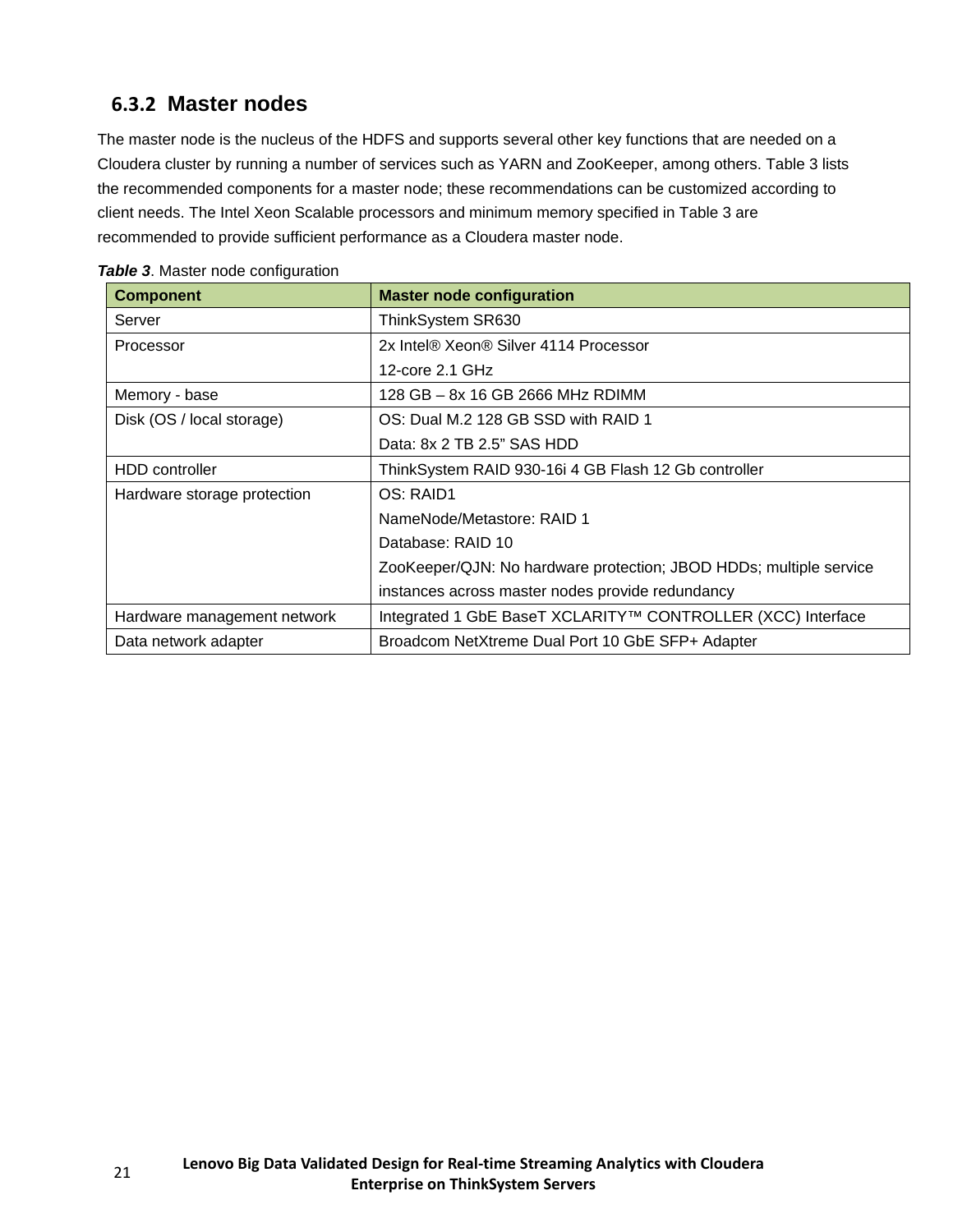# <span id="page-21-0"></span>**7 Deployment considerations**

This section describes real-time streaming considerations for deploying the Cloudera solution. For generic information on sizing the predefined cluster configurations, refer to the Lenovo Big Data Validated Design for [Cloudera Enterprise and VMware,](https://lenovopress.com/lp0776.pdf) which discusses the following additional topics:

- Designing for lower cost
- Designing for high ingest rates
- Designing for in-memory processing with Spark
- Designing for Hadoop in a virtualized environment
- Estimating disk space
- Scaling considerations
- High availability considerations
- Migration considerations
- Selection of components like HDD controllers and data network adapters

## <span id="page-21-1"></span>**7.1 Hardware optimizations**

<span id="page-21-2"></span>The following sub-sections provide recommendations for optimizing hardware performance.

### **7.1.1 Set the CPU governor mode**

To check available CPU governors, run cpupower:

```
[root@master ~]# cpupower frequency-info
analyzing CPU 0:
  driver: intel_pstate
  CPUs which run at the same hardware frequency: 0
  CPUs which need to have their frequency coordinated by software: 0
  maximum transition latency: Cannot determine or is not supported.
 hardware limits: 1.20 GHz - 3.70 GHz
  available cpufreq governors: performance powersave
  current policy: frequency should be within 1.20 GHz and 3.70 GHz.
                The governor "performance" may decide which speed to use
                within this range.
  current CPU frequency: 1.21 GHz (asserted by call to hardware)
  boost state support:
    Supported: yes
    Active: yes
```
To check the current status of CPU governor, run the following:

cat /sys/devices/system/cpu/cpu\*/cpufreq/scaling\_governor

It is recommended to set the governor to performance mode as well ensure that it is set so for all cores across all the nodes in the cluster.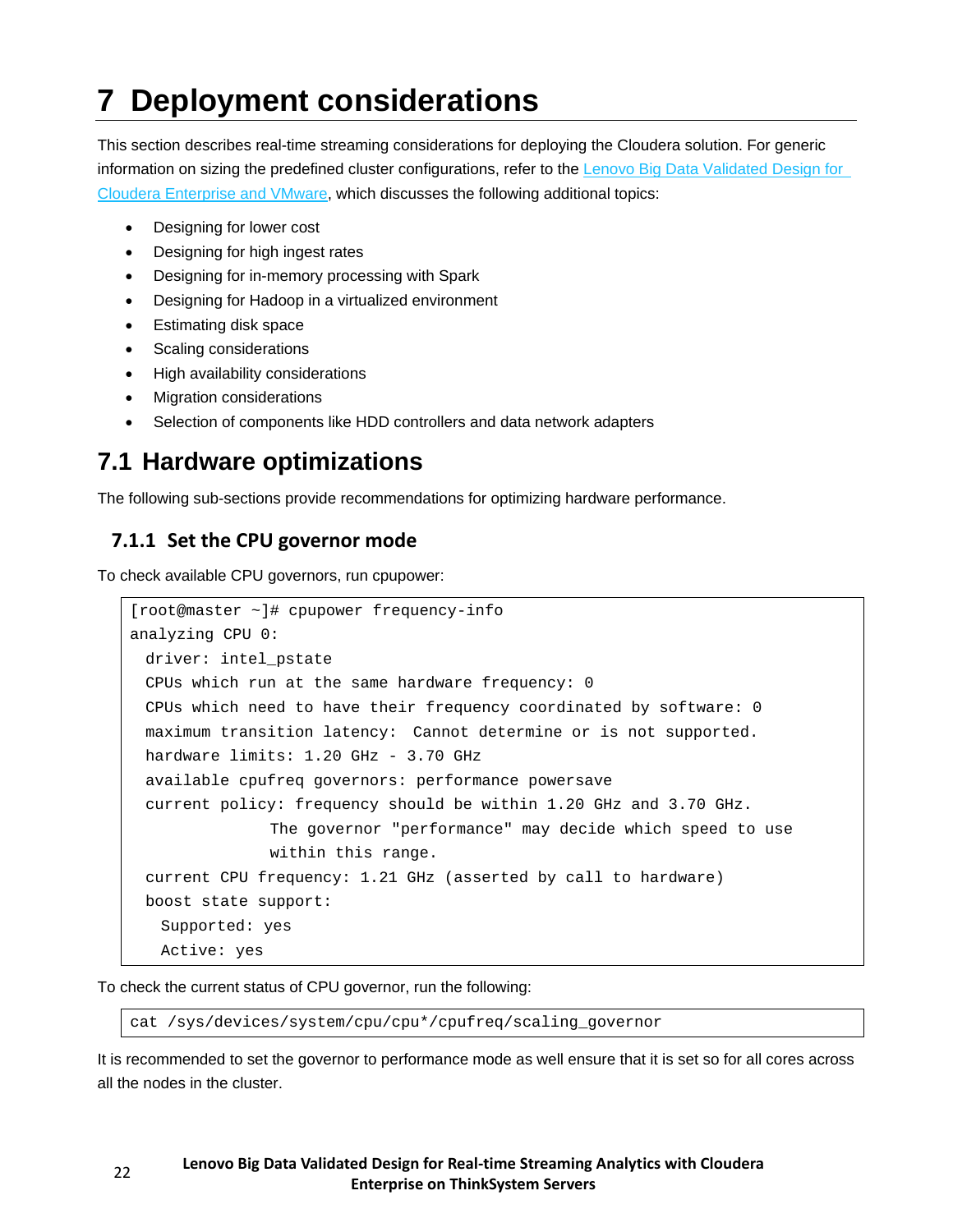### <span id="page-22-0"></span>**7.1.2 Enable Intel® Turbo Boost Technology 2.0**

It is highly advisable to enable Intel Turbo Boost Technology so that cores can operate at a higher frequency when required by bursty workloads. In general, we have seen better performance with turbo mode enabled. Ensure the scaling driver is set to intel\_pstate across all cores:

cat /sys/devices/system/cpu/cpu\*/cpufreq/scaling\_driver

To get a snapshot of the processor's current state and debug idling cores, run:

[root@master ~]# turbostat --debug -P

Package Core CPU Avg\_MHz %Busy Bzy\_MHz TSC\_MHz SMI CPU%c1 CPU%c3 CPU%c6 CPU%c7 CoreTmp PkgTmp Pkg%pc2 Pkg%pc3 Pkg%pc6 PkgWatt RAMWatt PKG\_% RAM\_%

### <span id="page-22-1"></span>**7.1.3 Enable Intel® Hyper-Threading Technology**

Because big data real-time streaming involves high-throughput data ingestion and processing, the availability of cores generally helps linear scalability. As long as the data pipelines do not rely heavily on caches, there will be no impact due to NUMA access, and hyper-threading will benefit the overall processing to a great extent. To check if hyper-threading is enabled, run lscpu or "dmidecode –t processor" and search for threads.

**Note:** For extremely latency-sensitive real-time streaming use cases, it may be advisable to avoid NUMA access and turn off hyper-threading, but this will impact the overall throughput and scalability.

#### <span id="page-22-2"></span>**7.1.4 Disable Transparent HugePages**

"Transparent HugePages" (THP) is a Linux kernel feature intended to improve performance by making more efficient use of a processor's memory-mapping hardware. It is enabled ("enabled=always") by default in most Linux distributions.

THP gives some applications a small performance improvement (at best about 10% but more typical improvements range from 0% to 3%). However, THP can also cause significant performance problems, or even apparent memory leaks. To avoid these problems, on the servers set THP to "enabled=madvise":

echo madvise | sudo tee /sys/kernel/mm/transparent\_hugepage/enabled

Also set transparent hugepage=madvise on the kernel command line (such as in /etc/default/grub).

This change will allow applications that are optimized for THP to obtain the performance benefits and prevent possible problems for other applications.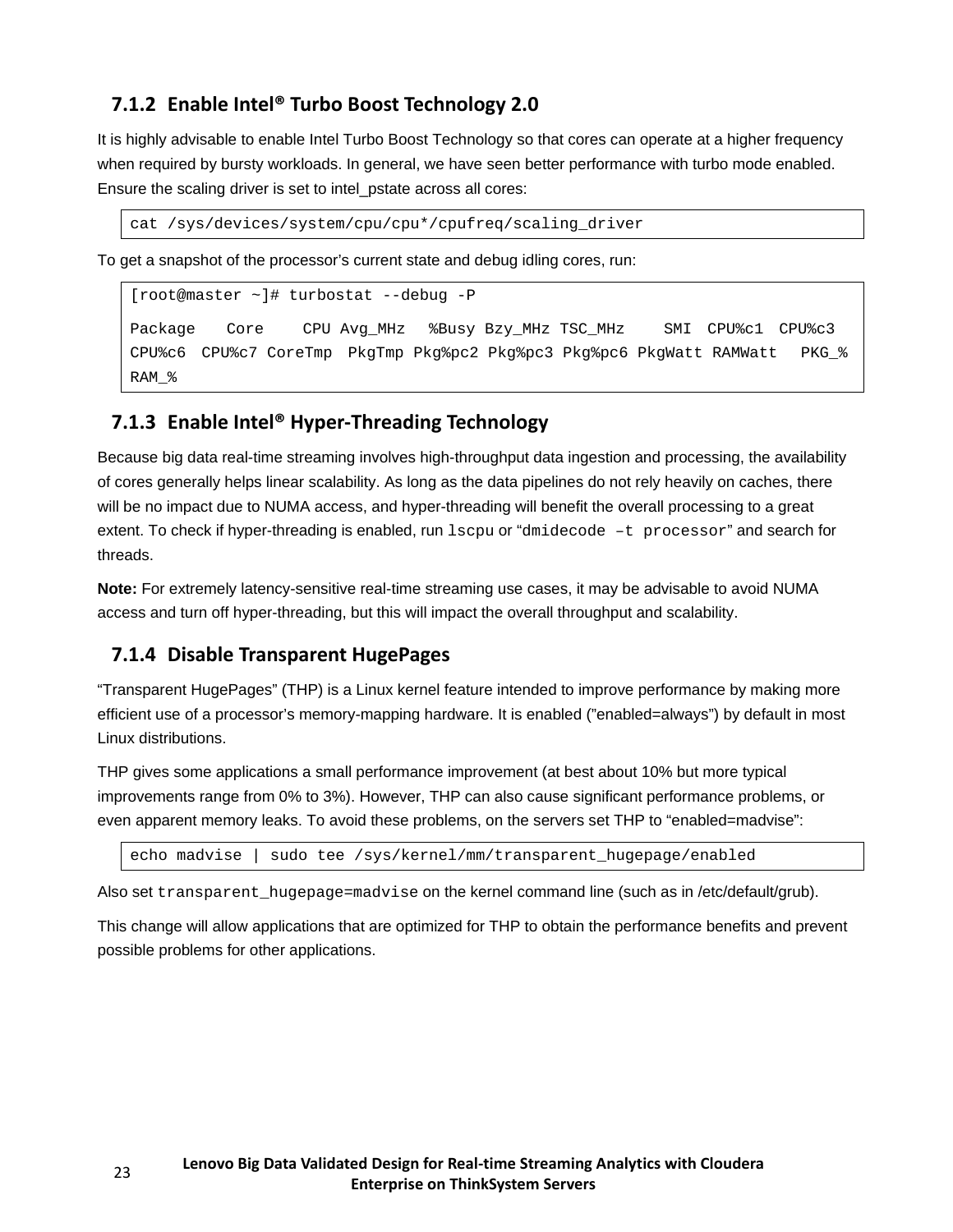# <span id="page-23-0"></span>**7.2 Software optimizations**

### <span id="page-23-1"></span>**7.2.1 Operating System Limits (ulimit)**

- Open files: Because Spark executors rely heavily on opening file handles, failures might occur if this limit is low. Increase this value in /etc/security/limits.conf to 1048576 or higher.
- Max user processes: Similarly, increase this value to 1048576 in /etc/security/limits.conf for the Hadoop user (or the user running the Spark jobs).

### <span id="page-23-2"></span>**7.2.2 Network Maximum Transmission Units (MTU)**

Set MTU values to 9000, which signifies jumbo frames. Increasing the default MTU size can provide significant performance gains. This can be updated using /etc/sysconfig/network-scripts/ifcfg-<interface> and restarting the network service.

### <span id="page-23-3"></span>**7.2.3 YARN Node Manager**

Disable VMEM Check: Typically, long-running jobs might exceed the virtual memory limits enforced on containers and hence it is advisable to disable this check on YARN.

### <span id="page-23-4"></span>**7.2.4 Spark**

- Serializer: Spark can use the KryoSerializer library (version 2) to serialize objects more quickly. Kryo is significantly faster and more compact than Java serialization (often as much as 10x).
- Memory: There are several recommended memory optimizations:
	- o YARN memory overhead: Using YARN as the resource manager for container orchestration requires memory to be provided to each container. Typically, we have set YARN memory overhead (spark.yarn.executor.memoryOverhead) between 786 MB to 1 GB so there are no issues during container management due to garbage collection or VMEM/PMEM bounds.
	- o Dynamic allocation: As the workload throughput varies over time, it is advisable to use dynamic allocation. Dynamic allocation helps to scale up and down easily. The requirement here is to enable the Shuffle Service using the spark.shuffle.service.enabled flag.
	- $\circ$  Initial executors: If it is known that there will be a lot of throughput as soon as the task starts, set the spark.dynamicAllocation.initialExecutors flag to identify the initial number of executors. This value should be in between spark.dynamicAllocation.minExecutors and spark.dynamicAllocation.maxExecutors, which can be adjusted as necessary.

### <span id="page-23-5"></span>**7.2.5 ZooKeeper**

ZooKeeper and Kafka brokers must run on separate nodes to avoid resource contention.

## <span id="page-23-6"></span>**7.3 Cluster scaling configurations**

The following sections provide recommendations for sizing by rack capacity and by throughput. Which configurations are best for a particular deployment depend on specific workloads and performance requirements.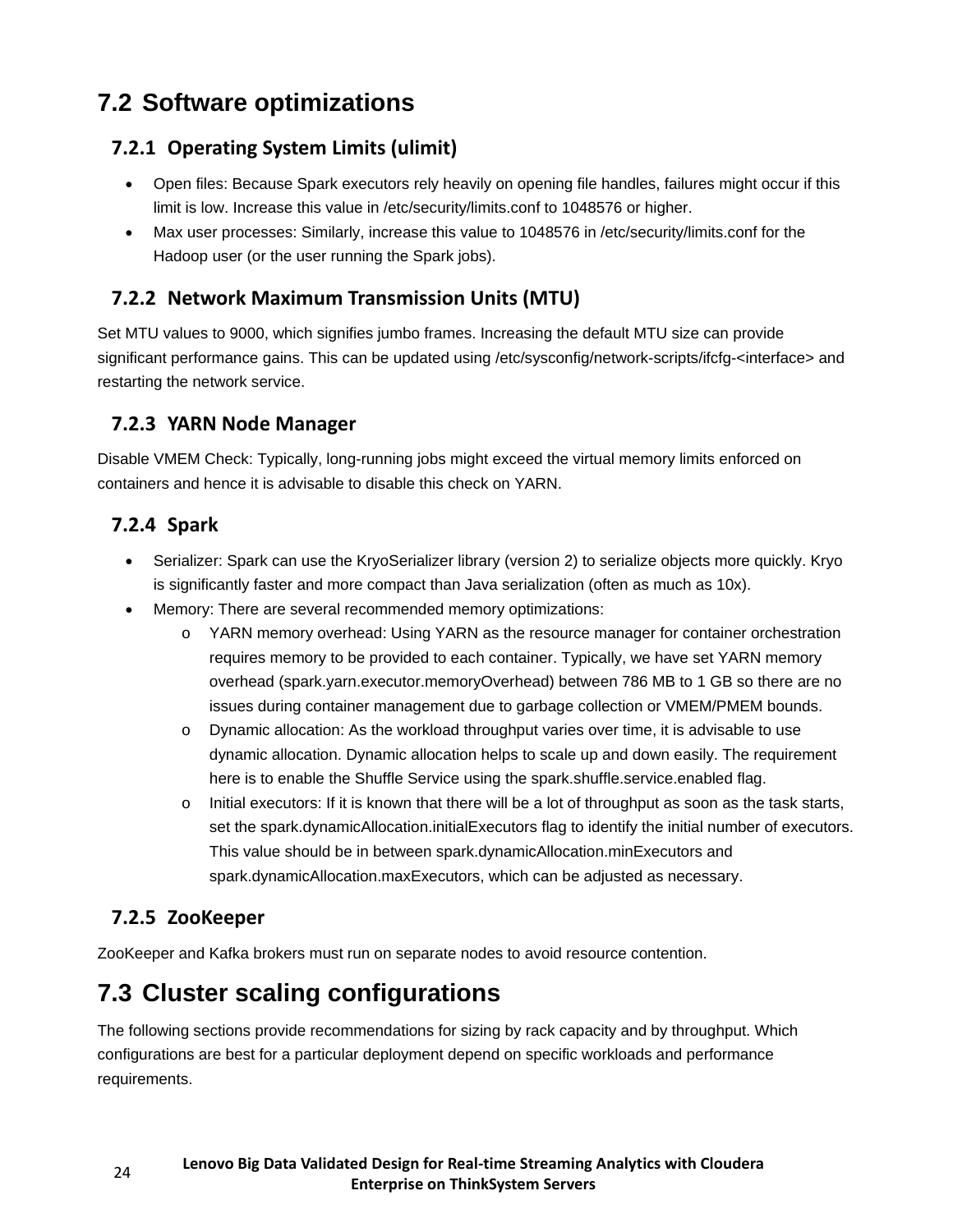## <span id="page-24-0"></span>**7.3.1 Sizing by rack capacity**

Our experiments focused on financial services industry (FSI) fraud-detection use cases, where incoming and outgoing records were 512 to 1,024 bytes and 1 KB, respectively. Message sizes may vary for other verticals and use cases, depending on data complexity and machine-learning pipelines. Therefore, capacity planning should be performed to identify the correct rack configuration.

[Table 4](#page-24-1) shows recommended configurations and capacity. Usable storage assumes 3x replication. Kafka data retention can be configured as part of the overall CDH setup. The days of retention reflect the maximum duration data can be held until expiration. Holding data longer than this duration causes issues with storing new records, which may cause an offset exception to occur, due to unavailable offsets during commits. Typical data retention duration ranges from 1 hour to 12 hours for high-volume/high-throughput systems.

When choosing storage solutions, enterprises should consider end-to-end processing as well as data queries for insight and search. The choice between Intel Optane SSDs or Intel® SSD DC P4500 Series should balance budget and SLA latency requirements. As documented in ["Maximize Data Value with a Real-Time](https://www.intel.com/content/www/us/en/analytics/real-time-streaming-analytics-brief.html)  [Streaming Analytics Solution,](https://www.intel.com/content/www/us/en/analytics/real-time-streaming-analytics-brief.html)" an Intel Optane SSD can complete some tasks much faster than an Intel SSD DC P4500 Series; however Intel Optane SSDs are more expensive than 3D NAND SSDs. For more information, refer to the description of the [Intel® SSD Data Center Family.](https://www.intel.com/content/www/us/en/products/memory-storage/solid-state-drives/data-center-ssds.html)

|                                                                                                                  | <b>Half Rack</b> | <b>Full Rack</b> | Multi-Rack (3x) |  |  |
|------------------------------------------------------------------------------------------------------------------|------------------|------------------|-----------------|--|--|
| Storage Capacity: 4 TB drives for stream processing @ 100 K transactions/second with 1% probability of<br>fraud  |                  |                  |                 |  |  |
| Raw Storage for Streaming                                                                                        | 192 TB           | 336 TB           | 960 TB          |  |  |
| Usable with 25% Reserve                                                                                          | 48 TB            | 84 TB            | 240 TB          |  |  |
| Maximum Kafka Data Retention                                                                                     | 4.8 Days         | 8.4 Days         | 24 Days         |  |  |
| Storage Capacity: 10 TB drives for stream processing @ 500 K transactions/second with 1% probability<br>of fraud |                  |                  |                 |  |  |
| Raw Storage for Streaming                                                                                        | 480 TB           | 840 TB           | 2400 TB         |  |  |
| Usable with 25% Reserve                                                                                          | 120 TB           | 210 TB           | 600 TB          |  |  |
| Maximum Kafka Data Retention                                                                                     | 2.4 Days         | 4.2 Days         | 12 Days         |  |  |
| <b>Node and Storage Configuration</b>                                                                            |                  |                  |                 |  |  |
| Streaming/Search Nodes (Kafka/Elasticsearch)                                                                     | 4                | 7                | 20              |  |  |
| HDD per Streaming Node                                                                                           | 12               | 12               | 12              |  |  |
| Intel® Optane SSD or Intel® SSD DC P4500 Series (Search)                                                         | 2                | 2                | $\overline{2}$  |  |  |
| Compute Nodes (Spark Streaming)                                                                                  | 5                | 10               | 35              |  |  |
| <b>Master Nodes</b>                                                                                              | 3                | 3                | 3               |  |  |
| <b>Total Processing Nodes in Rack</b>                                                                            | 12               | 20               | 58              |  |  |

<span id="page-24-1"></span>*Table 4.* Configurations for varying rack capacities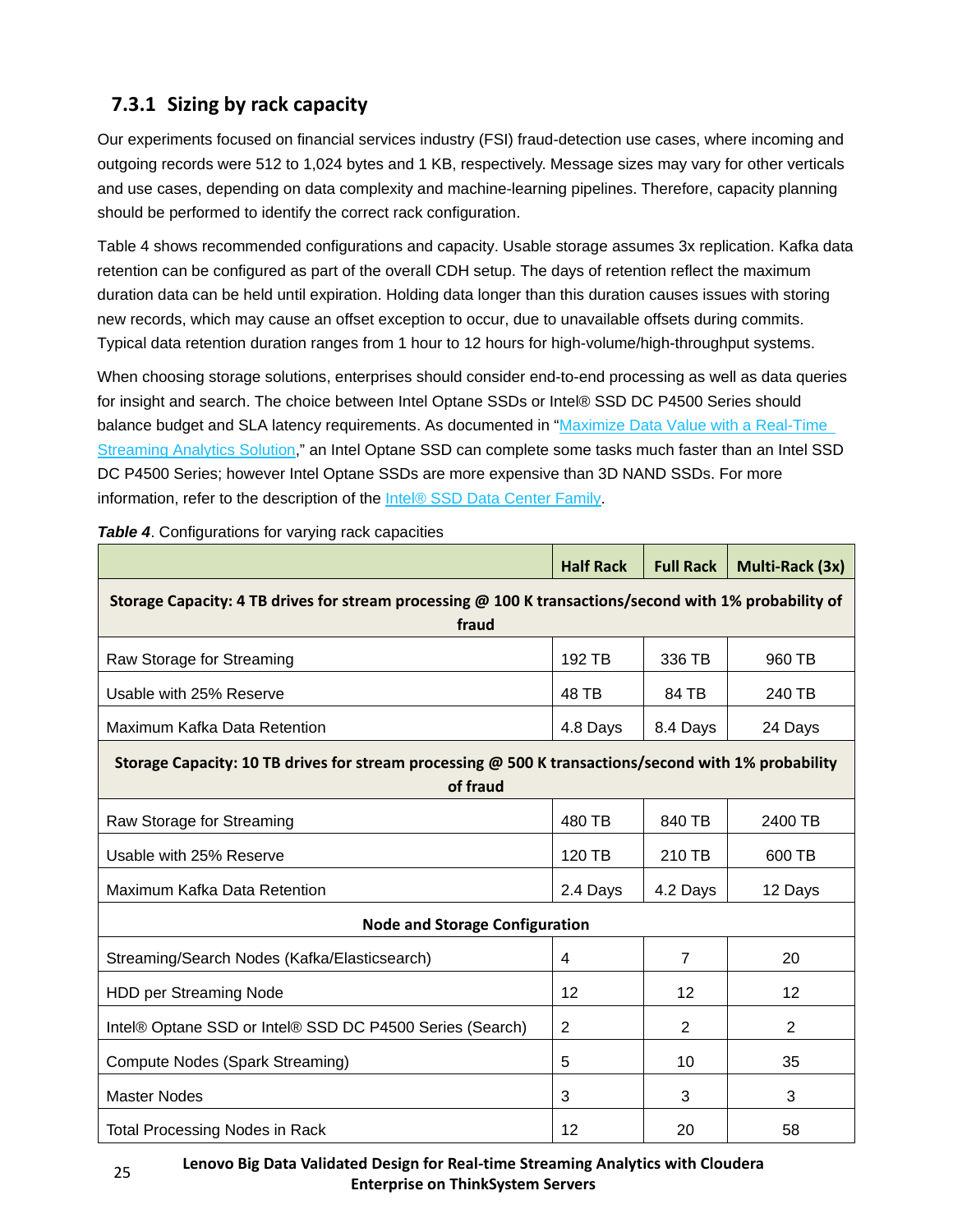## <span id="page-25-0"></span>**7.3.2 Sizing by throughput**

In real-time big data architectures, streaming traffic is generally represented by throughput capacity. The throughput SLAs are typically configured using average load and burst/spike load. Hence, it is necessary to configure systems so that they can handle these requirements appropriately.

Throughput and latency optimizations often fall at opposite ends of the performance spectrum, because increasing throughput often results in higher end-to-end latency. Customers should assess their throughput and latency SLA needs and proceed with capacity planning accordingly. As mentioned in [Table 5,](#page-25-1) Spark Streaming batch size is a configurable parameter in typical Spark Streaming applications. This duration affects the end-to-end latency, because Spark will wait for the time period to complete before it starts processing all records in that mini-batch. Note also that query latencies typically depend on query complexities as well as on the underlying storage framework.

It is important to consider end-to-end processing needs, because it can affect many use cases besides fraud detection, including measuring campaign effectiveness, offering targeted advertising and automated coupons, and identifying cross-selling opportunities. Overall, the reference architecture described here can accommodate many customer scenarios simply by configuring the batch size.

| <b>Average Throughput</b>     | 100 K                                                                       | 1 Million<br>500 K      |                      | <b>5 Million</b>   |
|-------------------------------|-----------------------------------------------------------------------------|-------------------------|----------------------|--------------------|
| (Messages/Second)             |                                                                             |                         |                      |                    |
| <b>Spike Throughput</b>       | 300 K                                                                       | 800 K<br>2 Million      |                      | 8 Million          |
| (Messages/Second)             |                                                                             |                         |                      |                    |
| Raw Data Ingestion per        | 10 TB                                                                       | 50 TB                   | 100 TB               | 500 TB             |
| day                           |                                                                             |                         |                      |                    |
| <b>Suggested Data</b>         | 12 Hours                                                                    | 12 Hours                | 12 Hours             | 12 Hours           |
| <b>Expiration</b>             |                                                                             |                         |                      |                    |
| <b>Streaming/Search Nodes</b> | $\overline{4}$                                                              | $\overline{\mathbf{4}}$ | $\overline{4}$       | $\overline{7}$     |
| <b>Storage Capacity for</b>   | 4 TB Drive * 2                                                              | 4 TB Drives * 6         | 4 TB Drives * 12 per | 10 TB Drives * 12  |
| <b>Streaming Nodes</b>        | per node                                                                    | per node                | node                 | per node           |
| <b>Additional Storage for</b> | 375 GB Intel®                                                               | 2 * 375 GB Intel®       | 2 * 375 GB Intel®    | 2 * 375 GB Intel®  |
| Search/Indexing               | Optane SSD or 1                                                             | Optane SSD or 1         | Optane SSD or 2 * 1  | Optane SSD or 2 *  |
|                               | TB P4500 Series                                                             | TB P4500 Series         | TB P4500 Series      | 1 TB P4500 Series  |
|                               | Intel SSD per                                                               | Intel SSD per           | Intel SSD per node   | Intel SSD per node |
|                               | node                                                                        | node                    |                      |                    |
| <b>Processing Nodes</b>       | 5                                                                           | 5                       | 5                    | 10                 |
| <b>Rack Suggestion</b>        | <b>Half Rack</b>                                                            | <b>Half Rack</b>        | <b>Half Rack</b>     | <b>Full Rack</b>   |
| <b>End-to-End Processing</b>  | 5-20 seconds                                                                | 20-30 seconds           |                      |                    |
| <b>Latency Measures</b>       |                                                                             |                         |                      |                    |
| (Configurable as Spark        |                                                                             |                         |                      |                    |
| <b>Streaming Batch Size)</b>  |                                                                             |                         |                      |                    |
| <b>Search Latency</b>         | Elasticsearch Exact Query Latency is about 8 ms on Intel® Optane™ SSDs (See |                         |                      |                    |
| <b>Measures</b>               | section Error! Reference source not found. for more information)            |                         |                      |                    |

<span id="page-25-1"></span>**Table 5.** Configurations for varying average and spike/burst throughput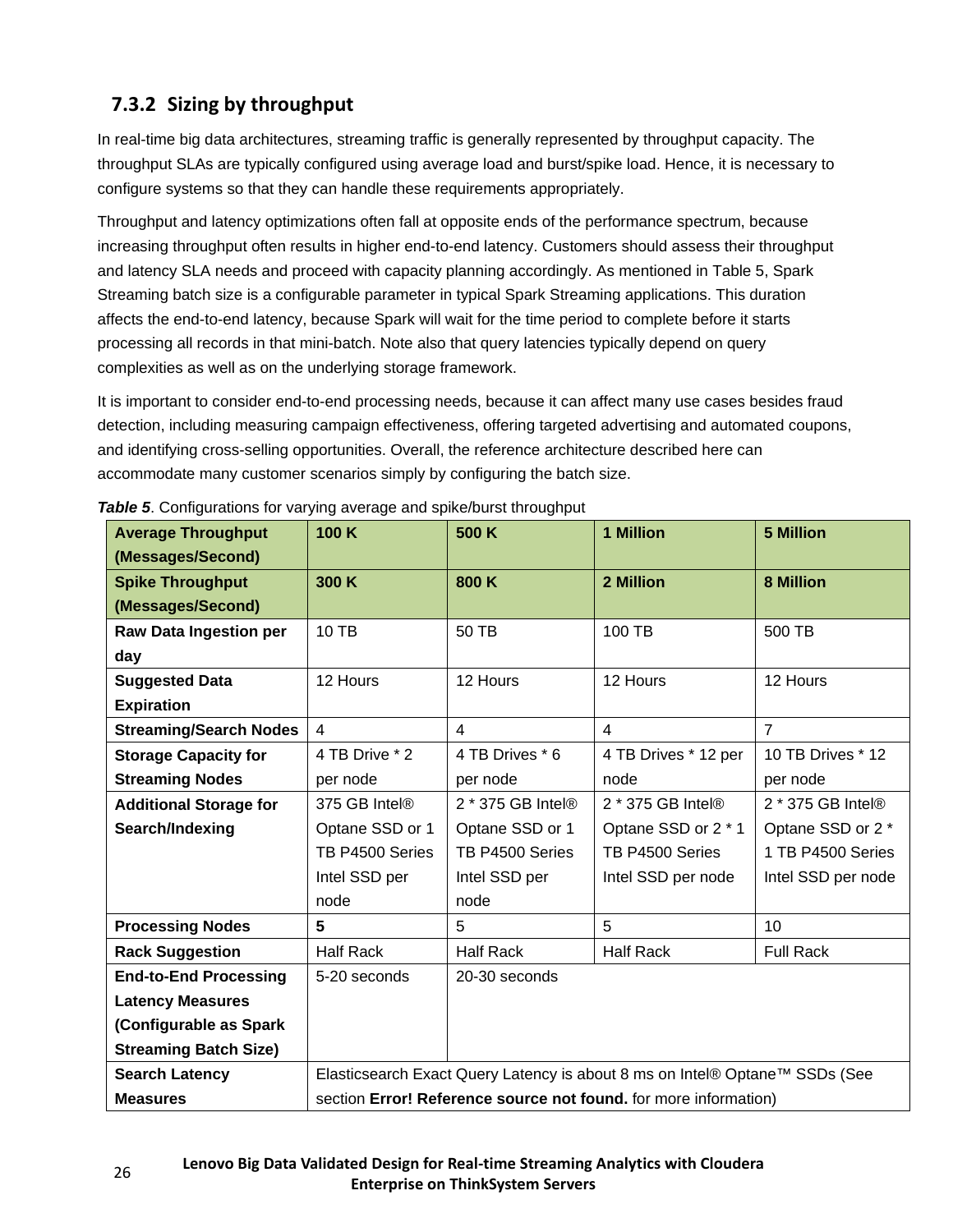# <span id="page-26-0"></span>**7.4 Security**

As we deal with data both at rest and in-flight, security plays a pivotal role in any enterprise deployment. All open source components are well-integrated with Apache Kerberos and Sentry to provide authentication and authorization. Further group accesses and access control lists (ACLs) can be created; also, encryption can be used to enforce data usage policies. Integration with custom frameworks designed specifically for each enterprise will vary. However, integrations with OAuth based frameworks, LDAP Servers etc. are commonly done during deployment.

For complete documentation on security implementation on CDH, you may refer to the following document: [https://www.cloudera.com/documentation/enterprise/latest/PDF/cloudera-security.pdf.](https://www.cloudera.com/documentation/enterprise/latest/PDF/cloudera-security.pdf)

## <span id="page-26-1"></span>**7.5 Additional notes on setup**

Spark 2 and Kafka 0.10 need to be installed separately after complete CDH installation. It is necessary to create Spark and Kafka gateway roles on all hosts. Typically, JBOD is used to set up the disk volumes, and these mount points are used by HDFS to store data with 3x replication. Versioning of other services are based on the default packaging of Cloudera CDH 5.10 parcels. For version details, refer [here.](https://www.cloudera.com/documentation/enterprise/release-notes/topics/cdh_vd_cdh_package_tarball_510.html)

### <span id="page-26-2"></span>**7.5.1 Kafka Manager**

We found Kafka Manager to be a useful tool to monitor Kafka topics and broker health and metrics. To obtain Kafka Manager, use one of the following methods:

- Clone this Repo: <https://github.com/yahoo/kafka-manager> and checkout tag 1.3.3.6
- Download these bits:<https://github.com/yahoo/kafka-manager/releases/tag/1.3.3.6>

To build Kafka Manager, run:

```
./sbt -Dhttp.proxyHost=[proxy_uri] -Dhttp.proxyPort=[proxy_port] -
Dhttps.proxyHost=[proxy_uri] -Dhttps.proxyPort=[proxy_port] clean dist
```
**Note:** sbt is bundled with the download. Downloading Scala bits takes time. Wait for 1-2 minutes based on your network bandwidth for some downloads to show up. You may have to delete some earlier Ivy Cache (~/.ivy2/cache) if there are issues with resolving certain libraries due to version conflicts.

Once the build is successful, follow these steps:

- 1. unzip target/universal/kafka-manager\*.zip and cd the extracted directory.
- 2. export ZK\_HOSTS=[ZK\_QUORUM]
- 3. Run bin/kafka-manager -Dhttp.port=9090
- 4. Open the WebUI: http://localhost:9090

Now add the KafkaCluster:

- 1. Put in Cluster ZooKeeper hosts
- 2. Choose Kafka version 0.10.1.0
- 3. Enable JMX Polling (leave the other settings as default)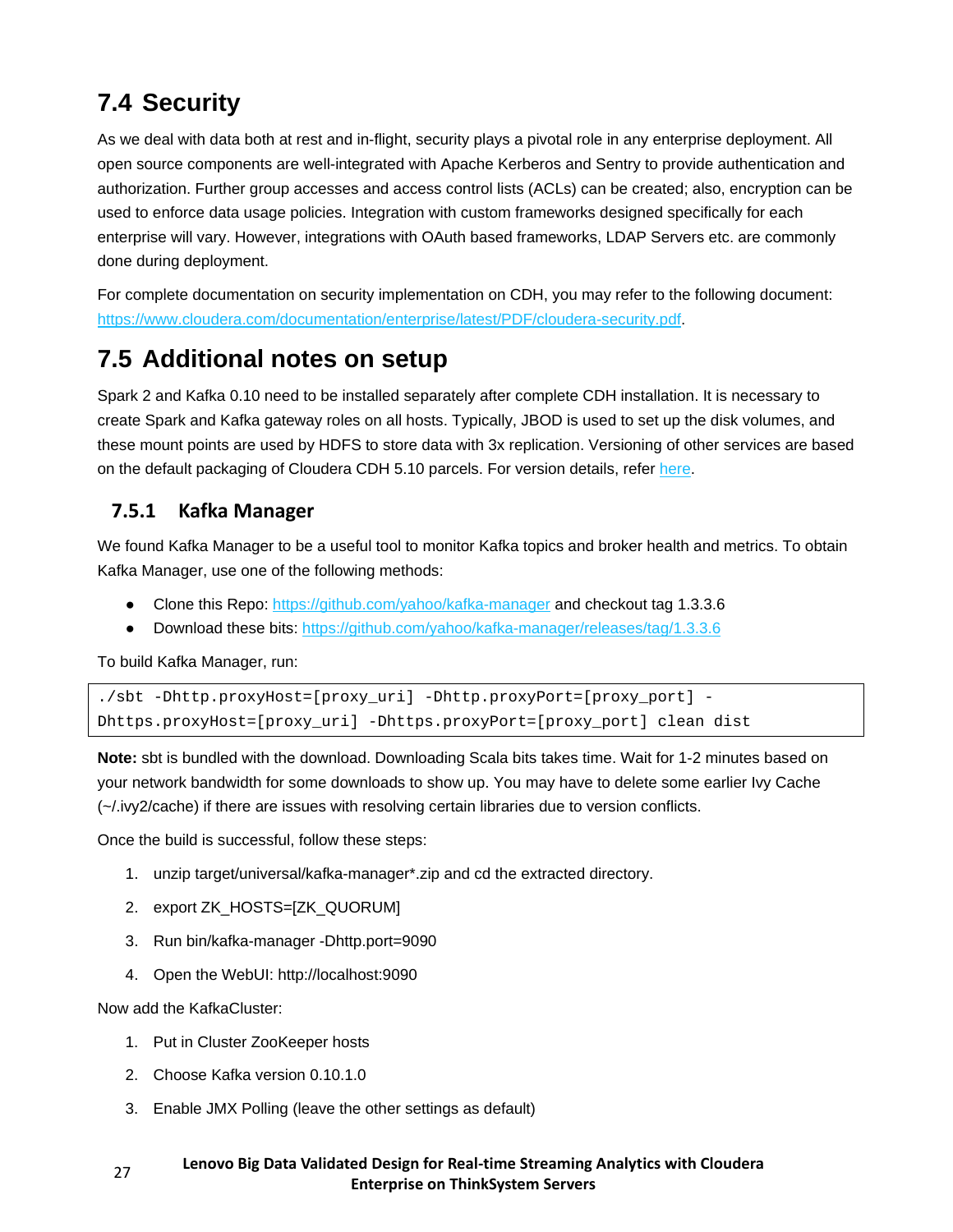We found it very helpful to add new instances to Kafka and repartition the topics using the Kafka Manager user interface. When new instances are added, make sure the topics are balanced across all brokers, which may entail reassigning the partitions.

### <span id="page-27-0"></span>**7.5.2 Cloudera parcel versions**

- CDH5: 5.10.1-1.cdh5.10.1.p0.10
- KAFKA: 2.1.0-1.2.1.0.p0.115
- SPARK2: 2.1.0.cloudera1-1.cdh5.7.0.p0.120904

Run Solr/ELK and other indexing engines on separate nodes, because they consume considerable CPU and memory resources.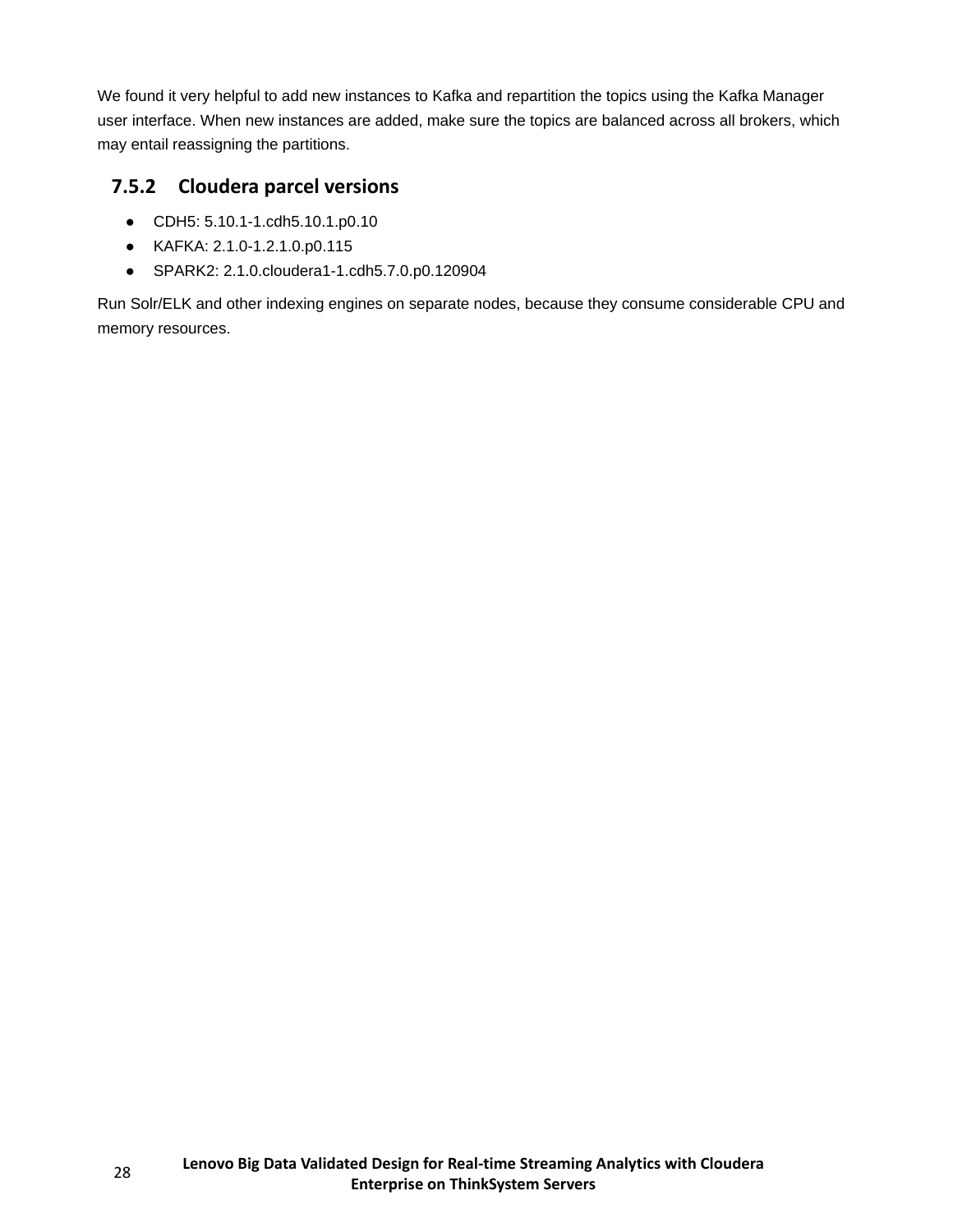# <span id="page-28-0"></span>**8 Bill of Materials**

The entire Bill of Materials (BOMs) for different configurations of hardware for this reference architecture can be found in the [Lenovo Big Data Validated Design for Cloudera Enterprise and VMware.](https://lenovopress.com/lp0776.pdf) The BOM includes the part numbers, component descriptions, and quantities. In general, the BOMs are provided for the following categories of infrastructure:

- Master nodes
- Worker nodes
- System management nodes
- Management network switches
- Data network switches
- **Racks**
- Cables

Note that BOM lists are not meant to be exhaustive and must always be verified with the configuration tools. Any discussion of pricing, support, and maintenance options is outside the scope of this document.

BOM information is for the United States; part numbers and descriptions can vary in other countries. Other sample configurations are available from your Lenovo sales team. Components are subject to change without notice.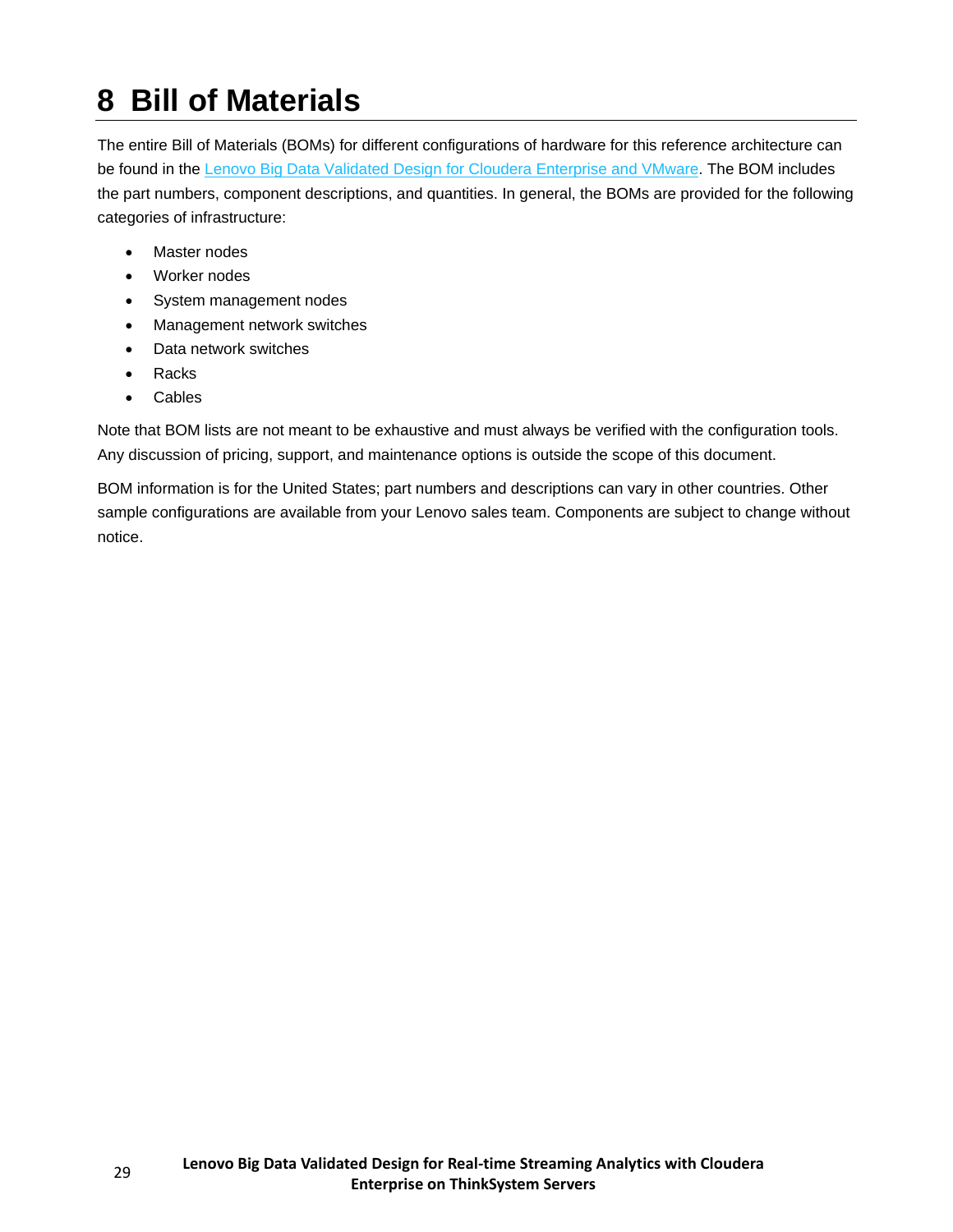# <span id="page-29-0"></span>**9 For more information**

This reference architecture document has benefited very much from the detailed and careful review comments provided by colleagues at Lenovo, Intel, and Cloudera. Use the following information to gain more technical information about the various components of this reference architecture:

#### **Lenovo**

- Ajay Dholakia Sr. Engineering Staff Member, Chief Architect for Big Data and AI Solutions
- Prasad Venkatachar Sr. Solutions Product Manager

#### **Cloudera**

• Sean Gilbert – Director of Partner Sales

#### **Intel**

Visit [https://www.intel.com/content/www/us/en/big-data/big-data-analytics-turning-big-data-into](https://www.intel.com/content/www/us/en/big-data/big-data-analytics-turning-big-data-into-intelligence.html)[intelligence.html](https://www.intel.com/content/www/us/en/big-data/big-data-analytics-turning-big-data-into-intelligence.html)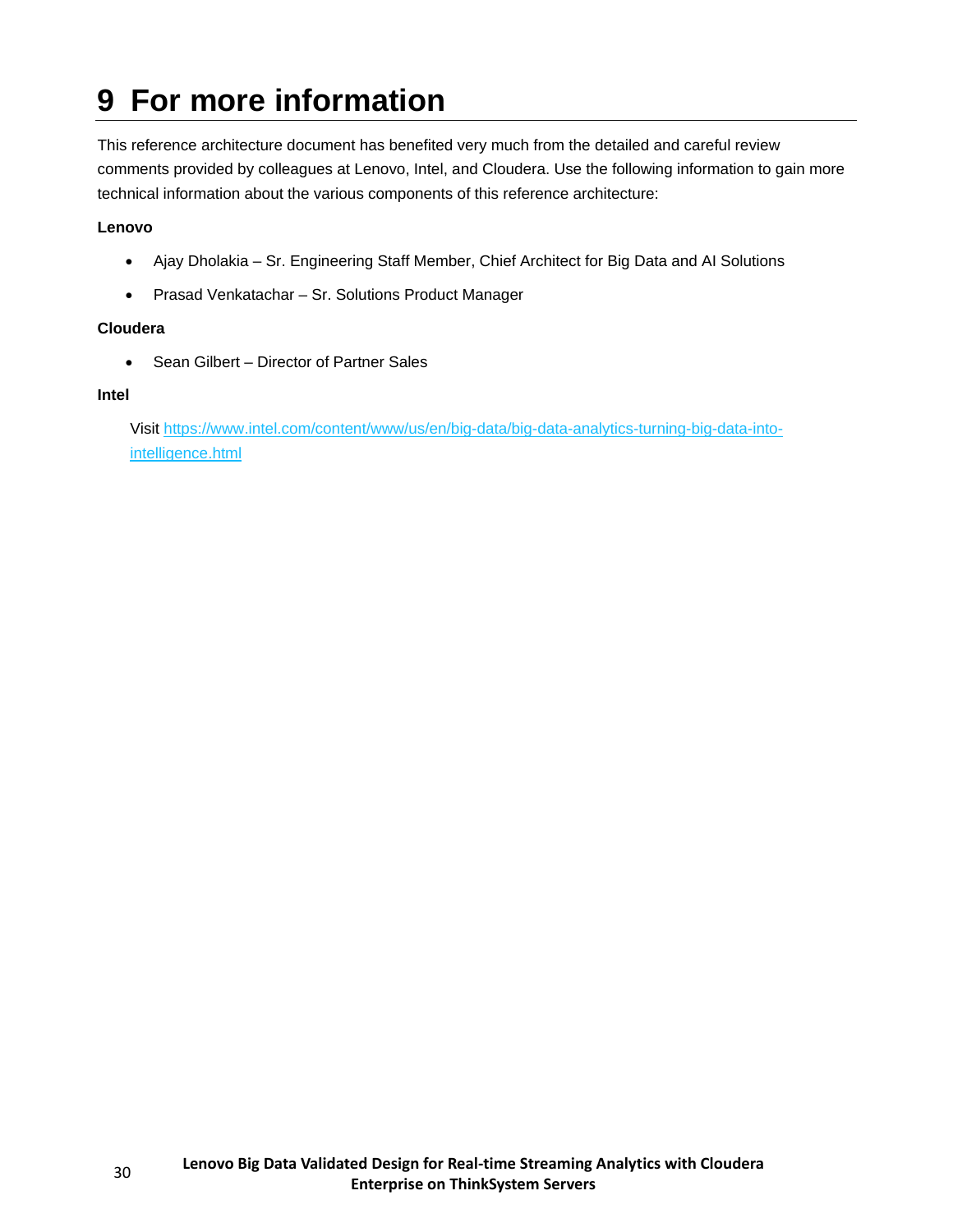# <span id="page-30-0"></span>**Resources**

The [Lenovo Big Data Validated Design for Cloudera Enterprise and VMware](https://lenovopress.com/lp0776.pdf) contains an extensive list of resources for Lenovo, Cloudera, and open source software topics. In addition, you can visit the following sites for information.

Intel:

- Intel Xeon Scalable Processors: [https://newsroom.intel.com/press-kits/next-generation-xeon](https://newsroom.intel.com/press-kits/next-generation-xeon-processor-family)[processor-family](https://newsroom.intel.com/press-kits/next-generation-xeon-processor-family)
- Intel Data Center Information:<http://www.intel.com/performance/datacenter>
- Intel® SSD Data Center Family: [https://www.intel.com/content/www/us/en/products/memory](https://www.intel.com/content/www/us/en/products/memory-storage/solid-state-drives/data-center-ssds.html)[storage/solid-state-drives/data-center-ssds.html](https://www.intel.com/content/www/us/en/products/memory-storage/solid-state-drives/data-center-ssds.html)
- Intel Financial Services Solutions:<http://intel.com/FSI>

#### Cloudera:

• References, analytics capabilities, and use case content: <https://www.cloudera.com/products/operational-db.html>

Other open source software resources:

- Apache Spot: [http://blog.cloudera.com/blog/2016/09/spot-fighting-cyber-threats-via-an-open-data](http://blog.cloudera.com/blog/2016/09/spot-fighting-cyber-threats-via-an-open-data-model/)[model/](http://blog.cloudera.com/blog/2016/09/spot-fighting-cyber-threats-via-an-open-data-model/)
- Elasticsearch: <https://www.elastic.co/guide/en/elasticsearch/reference/5.5/query-dsl.html>
- Hadoop Virtualization Extensions (HVE): <https://issues.apache.org/jira/browse/HADOOP-8468>
- Kafka: [http://kafka.apache.org](http://kafka.apache.org/)
- Solr: <https://cwiki.apache.org/confluence/display/solr/Taking+Solr+to+Production>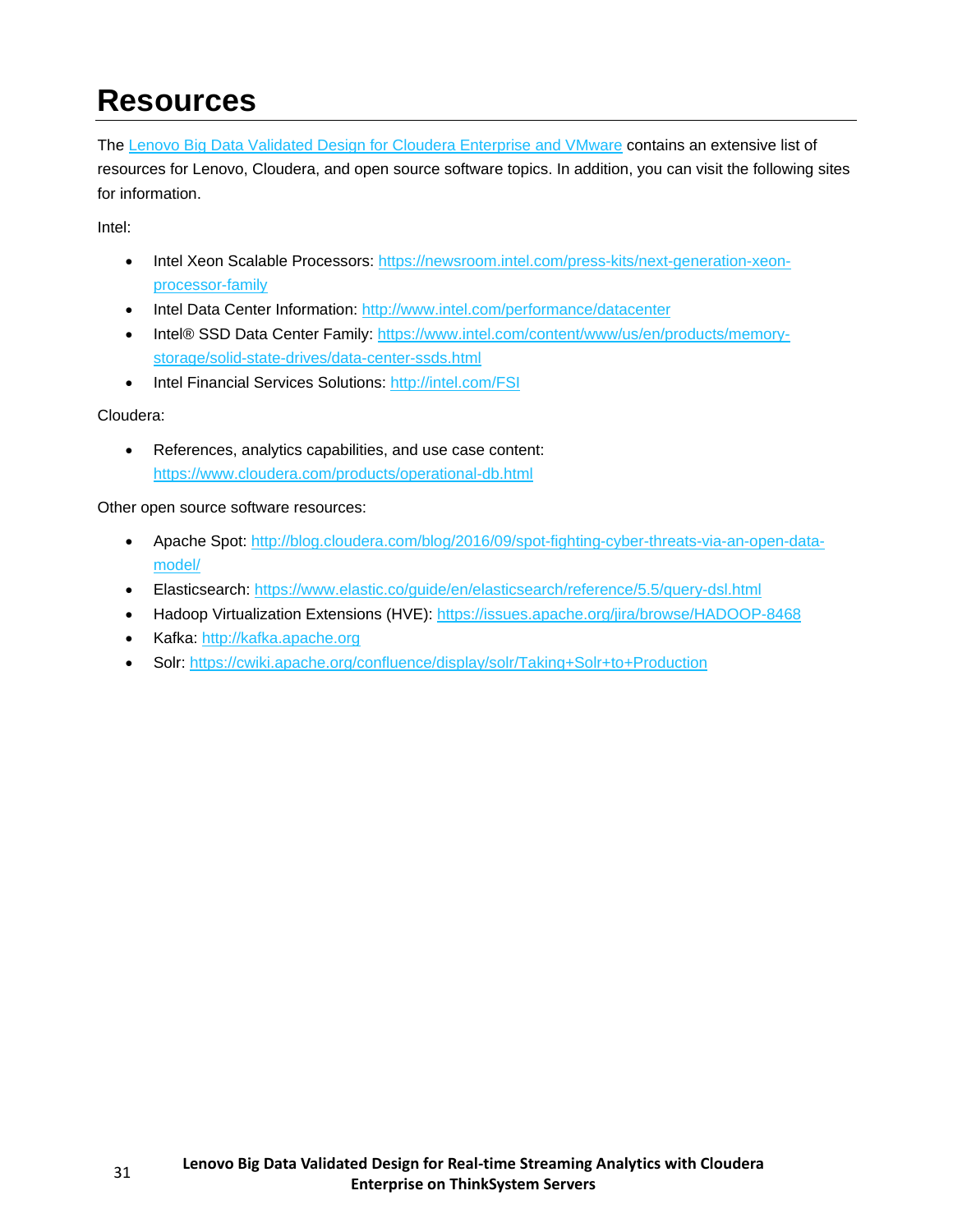# <span id="page-31-0"></span>**Document history**

| Version 1.0 | 05 January 2018   | First version              |
|-------------|-------------------|----------------------------|
| Version 1.1 | 23 September 2018 | Fixed typographical errors |